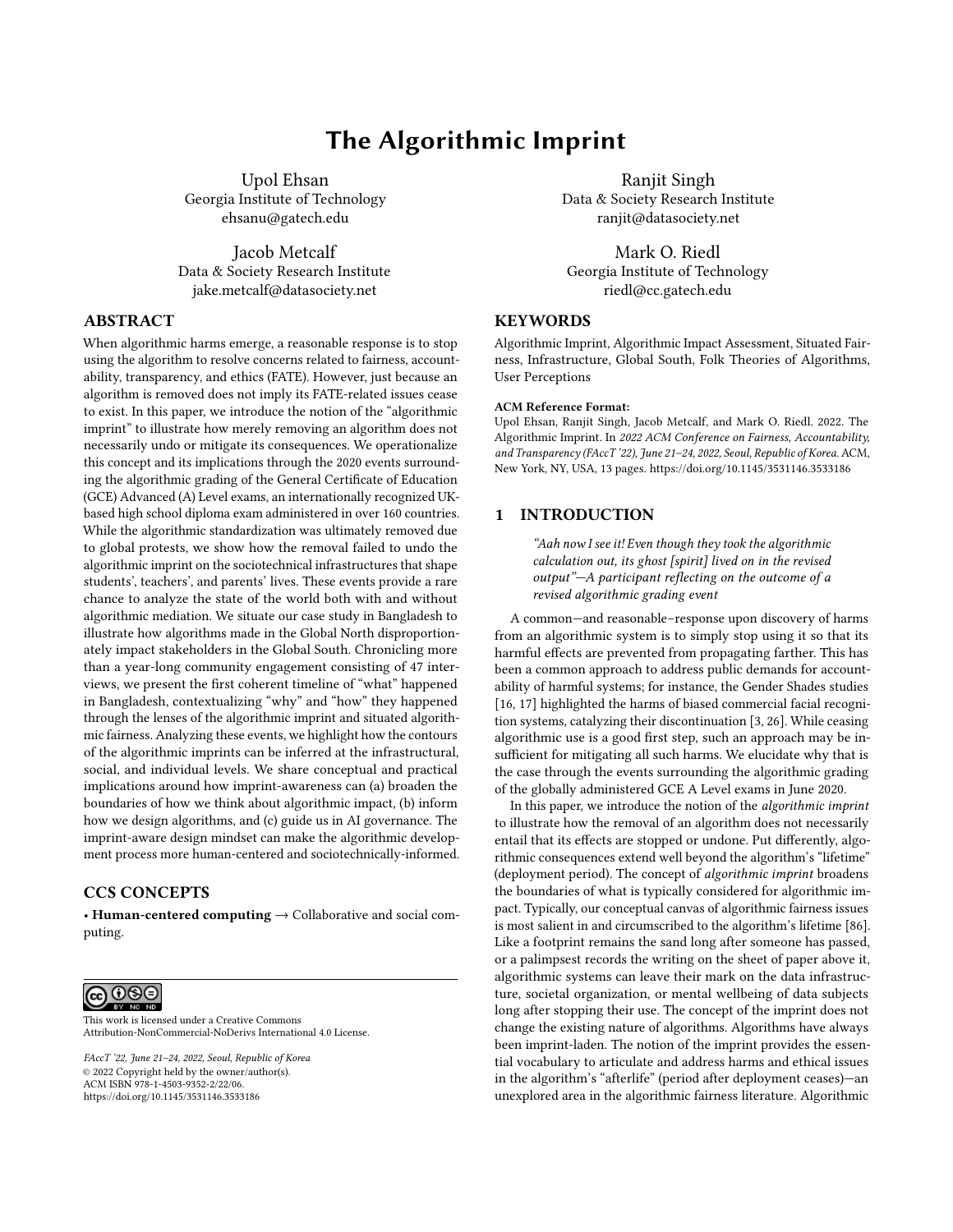harms can be harder to detect in the afterlife because the algorithm's absence can make these issues less visible. The algorithmic imprint underscores that algorithms do not function in a vacuum; a wide range of infrastructural conditions and organizational practices (that make algorithms possible) act in concert to co-constitute stakeholders' lived experiences of the algorithm's consequences [\[28,](#page-10-3) [76\]](#page-11-1). The imprint forms a junction that connects the consequential infrastructural conditionals and organizational practices that create and sustain the deployment during algorithm's lifetime with their after-effects that persist in the afterlife. It provides an important point of inquiry to investigate the differential agencies and experiences of the stakeholders for possible algorithmic harms.

Furthermore, just because imprints can persist in the algorithmic afterlife does not mean they are not present during the lifetime. The imprints can develop and evolve throughout a deployment. The contours of imprints emerge and can be detected at many levels: at the infrastructural level, they can develop through formative data practices that make the algorithm possible. At the social level, they can be discerned through the altered social relationships (how people relate to each other) due to algorithmic mediations, constraining how a society addresses collective problems. At an individual level, algorithms can leave imprints on how people make sense of algorithmic operations and interpret their lived experiences with the algorithm, carrying deep psychological impact on their mental well-being. An imprint-aware approach can afford the ability to "see" effects that would otherwise be less visible due to the absence of the algorithm. By making algorithmic fairness issues traceable and tractable in the algorithm's afterlife, the imprint can bring the oft-invisible elements (e.g., data practices) to conscious awareness, thereby making them actionable. Serving as a junction point connecting the algorithmic lifetime with its afterlife, the concept can allow us to trace less visible infrastructural facets to find areas of harm or missing accountability.

We situate the concept through the algorithmic grading events of the General Certificate of Education (GCE) Advanced (A) Level exams in 2020. GCE A Levels are globally-recognized international exams that evaluate high school students' academic competence [\[115\]](#page-12-1). Even though the exam boards are UK-based [\[81\]](#page-11-2), these exams are taken in more than 160 countries, many of them are a part of the British Commonwealth (an association of nations that were formerly British colonies). The A Level grades are consequential, serving an indispensable role in university admissions. Due to the COVID-19 pandemic, the Office of Qualifications and Exam Regulations (aka 'Ofqual')—the UK-based quasi-governmental office that oversees GCE exams—cancelled in-person exams. In lieu of actual exams, they used teacher assessments of school records to generate an algorithmically-normed grade. In August 2020, global protests erupted after the release of the algorithmic grades, citing inconsistencies and socio-statistical biases [\[4,](#page-9-1) [113\]](#page-12-2). The exam boards ultimately reversed course [\[84\]](#page-11-3)—they globally rescinded the algorithmic-assessed grades and revised the grades just based on teacher assessed grades without the algorithmic standardization, implying removal of the algorithm's effect [\[82\]](#page-11-4). However, as we illustrate in this paper, taking the algorithmic calculation out did not mean that the investments in the processes to achieve algorithmic grading were also undone. Like the remnant traces on a palimpsest, the imprint remained even after the algorithm was removed. These

events provide a rare opportunity to witness the afterlife of a globally deployed algorithm and to investigate the state of the world with and without the algorithm explicitly at play.

To situate the imprint in a practical setting, we chose Bangladesh as the site for our case study conducting more than a year-long community engagement consisting of 47 interviews and over 100 informal conversations. Instead of the UK events (which received considerable press attention [\[47,](#page-10-4) [78\]](#page-11-5)), we chose Bangladesh for two reasons: first, there was a dearth of press coverage of the consequences of Ofqual's decisions and student protests outside of the UK, despite the fact that commonwealth students and teachers constitute significant proportions of stakeholders for GCE exams [\[116\]](#page-12-3). Second, empirical insights from under-explored geographies and contexts in "the Global South" can potentially highlight novel ways of living with and navigating algorithmic interventions developed in "the Global North" for FAccT and allied fields. Algorithmic systems are often designed with particular infrastructural assumptions of places where they are designed (or, centers of production) around available data and logistical support [\[24,](#page-10-5) [62\]](#page-11-6). Focusing on proverbial geographic peripheries that do not confirm with these assumptions allows us to map core struggles of operationalizing algorithmic systems at scale and grappling with the challenging consequences of their deployment.

Below, we ground the algorithmic imprint through related work in situated algorithmic fairness and folk theories. Next, we share our methods and contextualize the examinations through Bangladeshi perspectives. Then, we construct a coherent timeline of "what" happened in Bangladesh, contextualizing "why" and "how" they happened through the lenses of the algorithmic imprint and conclude by sharing implications. In summary, our contributions are three-fold.

- We introduce the concept of the algorithmic imprint to illustrate (1) how an algorithm's impact extends beyond its lifetime into its afterlife and (2) how merely removing an algorithm does not necessarily undo its consequences.
- Utilizing the insights from 47 interviews, we present the first coherent timeline that chronicles the Bangladeshi events around the 2020 algorithmic grading of GCE A level exams and situate the events through the lenses of the imprint
- We discuss implications at the design and governance levels, highlighting how imprint-awareness can inform how developers design algorithms and how AI governance measures facilitate it

# 2 GROUNDING THE ALGORITHMIC IMPRINT

We conceptualized the algorithmic imprint—wherein the impacts of an algorithmic system persist beyond its use—by drawing on three distinct yet related threads: 1) infrastructure studies, 2) situated fairness, and 3) folk theories and perceptions around the workings of algorithms. Weaving these threads together, we chart the otherwise invisible underlying infrastructural conditions and practices that make algorithmic deployments possible and contribute to their potentially harmful impacts [\[103,](#page-11-7) [104\]](#page-12-4). Our work is oriented to describing the boundaries of an algorithmic system, and by extension,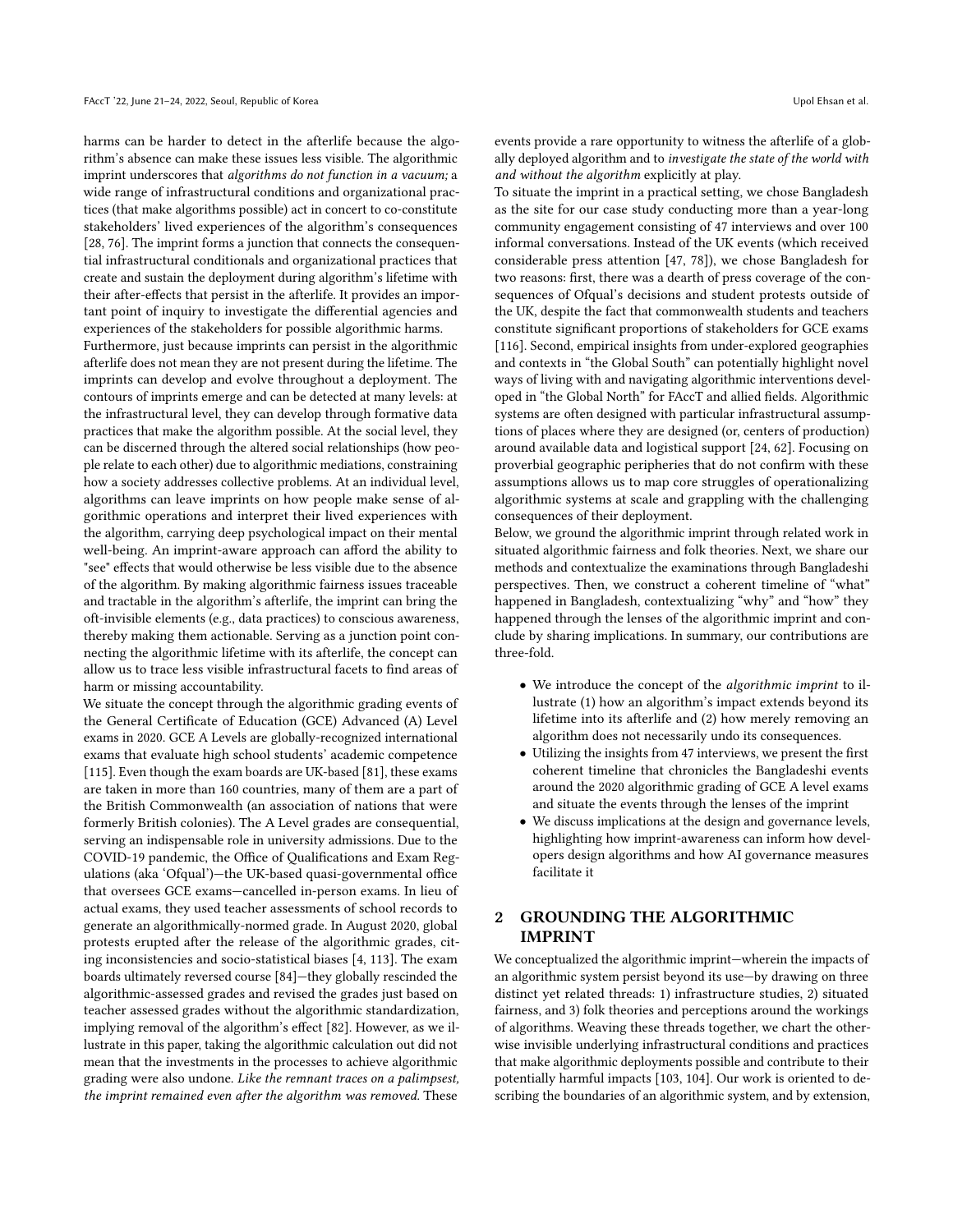its constitution; it draws on and contributes to studies of the sociopolitical dynamics of algorithmic systems that trace the boundaries of a system by its effects rather than by its technical specifications [\[42,](#page-10-6) [91\]](#page-11-8). The methodological question of how to bound algorithmic systems has significant consequences for questions of algorithmic accountability.

### 2.1 Infrastructural Lens

Broadly, the body of algorithmic fairness literature consists of two distinct, complementary analytic lenses to elucidate the ethical and social consequences of algorithmic systems: the technical lens and the contextual lens. We use these lenses as shorthands to guide how the contours of the algorithm's consequences define the system: when a harm is identified, where do we look to find its source? These lenses are neither mutually exclusive nor fully self-contained. We use them to illustrate what is distinct about algorithmic imprint and what we identify as a third, the infrastructural lens.

The technical lens finds the ethical consequences of algorithmic systems in the methods and technical details of how the systems are constructed, focusing interventions on best practices for constructing, modifying, or governing algorithmic systems. Exemplars of the technical perspective include developing technical documentation and organizational accountability practices [\[39,](#page-10-7) [73,](#page-11-9) [86\]](#page-11-0), audits of the outputs of algorithmic systems [\[17,](#page-10-1) [80\]](#page-11-10), demonstrations of the perils of large datasets [\[11,](#page-9-2) [48,](#page-10-8) [56\]](#page-10-9), and formalized models of algorithmic fairness [\[10,](#page-9-3) [77\]](#page-11-11). With the technical lens, the algorithmic system is bounded by the statistical and material components that are responsible for the harm—if one wants to understand the algorithmic system and its consequences, one looks to how it is technically built and operated.

The contextual lens finds the algorithmic ethical consequences in the social and political relations that the system interfaces with. Exemplars includes accounts of organizational roles and values in AI/ML ethics [\[1,](#page-9-4) [5,](#page-9-5) [69\]](#page-11-12), studies of how data technologies redistribute social power [\[35,](#page-10-10) [85,](#page-11-13) [93\]](#page-11-14), how algorithmic systems can reinforce extant social and political biases [\[79,](#page-11-15) [90\]](#page-11-16), and recapitulate a worldview with harmful and undesirable histories [\[7,](#page-9-6) [13,](#page-10-11) [71\]](#page-11-17). With the contextual lens, the algorithmic system is bounded by (a) the social context that has been formalized as training data and (b) the context of the deployed site—if one wants to understand the algorithmic system and its consequences, one looks to its context.

The infrastructural lens utilized here instead examines the social and political conditions that make the system possible in the first place. It asks: how must human lives and social systems be structured for this algorithmic system to operate and continue functioning? The focus is on the uneven imbrication of algorithmic systems [\[64\]](#page-11-18) with existing sociotechnical arrangements of people and things that form a data infrastructure [\[44,](#page-10-12) [73\]](#page-11-9). Data infrastructures involve connecting diverse existing practices that do not seamlessly stack on top of each other [\[25,](#page-10-13) [101,](#page-11-19) [107\]](#page-12-5). When this infrastructure works as expected, the practices holding the imbrication together become invisible. They are made visible when the imbrication breaks down [\[40,](#page-10-14) [104\]](#page-12-4). Grounded in the insight that infrastructures work for some at the expense of others [\[27\]](#page-10-15), the infrastructural lens focuses either on the unevenness of the imbrication [\[24,](#page-10-5) [63,](#page-11-20) [83,](#page-11-21) [100\]](#page-11-22) or on such breakdowns and harmful consequences [\[33,](#page-10-16) [41,](#page-10-17) [59,](#page-11-23) [104\]](#page-12-4).

This lens emphasizes the agency and responsibility of analysts in making choices—or what Suchman has called making "accountable cuts" [\[106\]](#page-12-6)—around which conditions and processes to focus on and which lived experiences of an infrastructure deserve attention [\[38,](#page-10-18) [102\]](#page-11-24). With the infrastructural lens, the algorithmic system is bounded by its imbrication with existing conditions and processes.

#### 2.2 Situated Fairness

From the infrastructural perspective, an imprint is not just technical components of a system left behind after the algorithm is no longer in use, but rather an account of its impacts as experienced by people who are subject to it. How should we come to understand those impacts to form a more coherent view of the imprint from slices of infrastructure? Here we turn to situatedness (aka situated knowledges and situated methods), a notion that emerges foremost from feminist Science & Technology Studies (STS). Haraway coined "situated knowledges" [\[45\]](#page-10-19) to describe how it is impossible to achieve objectivity as a God's-eye-view or a "view from nowhere" of a technoscientific system; she argues instead for an epistemic and ethical commitment to embodied and accountable objectivity wherein the analyst is responsible for situating themselves and others in producing an account how a system is constituted and what are its consequences. The emphasis on partial, embodied knowledge in situated methods also provides a model for understanding how algorithmic fairness can be grounded in the experiences of those most impacted by algorithmic systems through participatory research [\[53\]](#page-10-20), guidelines for collecting research data [\[21\]](#page-10-21) and revising target states in statistical measures of fairness [\[36\]](#page-10-22). Indeed, strictly abstract and technical accounts of algorithmic un/fairness often fail to capture the full range of potential algorithmic harms and may provide cover for deeper issues of injustice [\[44,](#page-10-12) [74,](#page-11-25) [77,](#page-11-11) [90,](#page-11-16) [92\]](#page-11-26).

Building on this line of research, we propose an approach to situated fairness where descriptions of how an algorithmic system is constituted and its consequences are grounded in accounts of people who live with it. Viljeon [\[108\]](#page-12-7) argues that machine learning is fundamentally a matter of relating individuals—their grades, their credit, etc.—to a collective of historical data, through mechanisms of statistical prediction. Similarly, Jacobs & Wallach [\[50\]](#page-10-23) argue that many contestations about algorithmic fairness are actually conflicts over the validity of inferring unobservable theoretical constructs (e.g., worker effectiveness) from observable features that are readily available in datasets. Situated fairness is a matter of asking about the lived conditions of that relating— what is the lived experience of a predictive mechanism that relates individuals to collective(s)? What infrastructures are necessary to sustain those relations and how do people incorporate them into their everyday lives? As we illustrate with the case study from Bangladesh below, concerns over algorithmic fairness can be operative even where there is no operational algorithm. Indeed, our research subjects intuitively understood their experience as a matter of algorithmic fairness—does this system compare them to the local and international collective of tests takers in a fair and understandable manner?—despite the distinct lack of a sophisticated machine learning component. A potential way through this paradox is a situated fairness approach guided by the interests of the impacted stakeholders.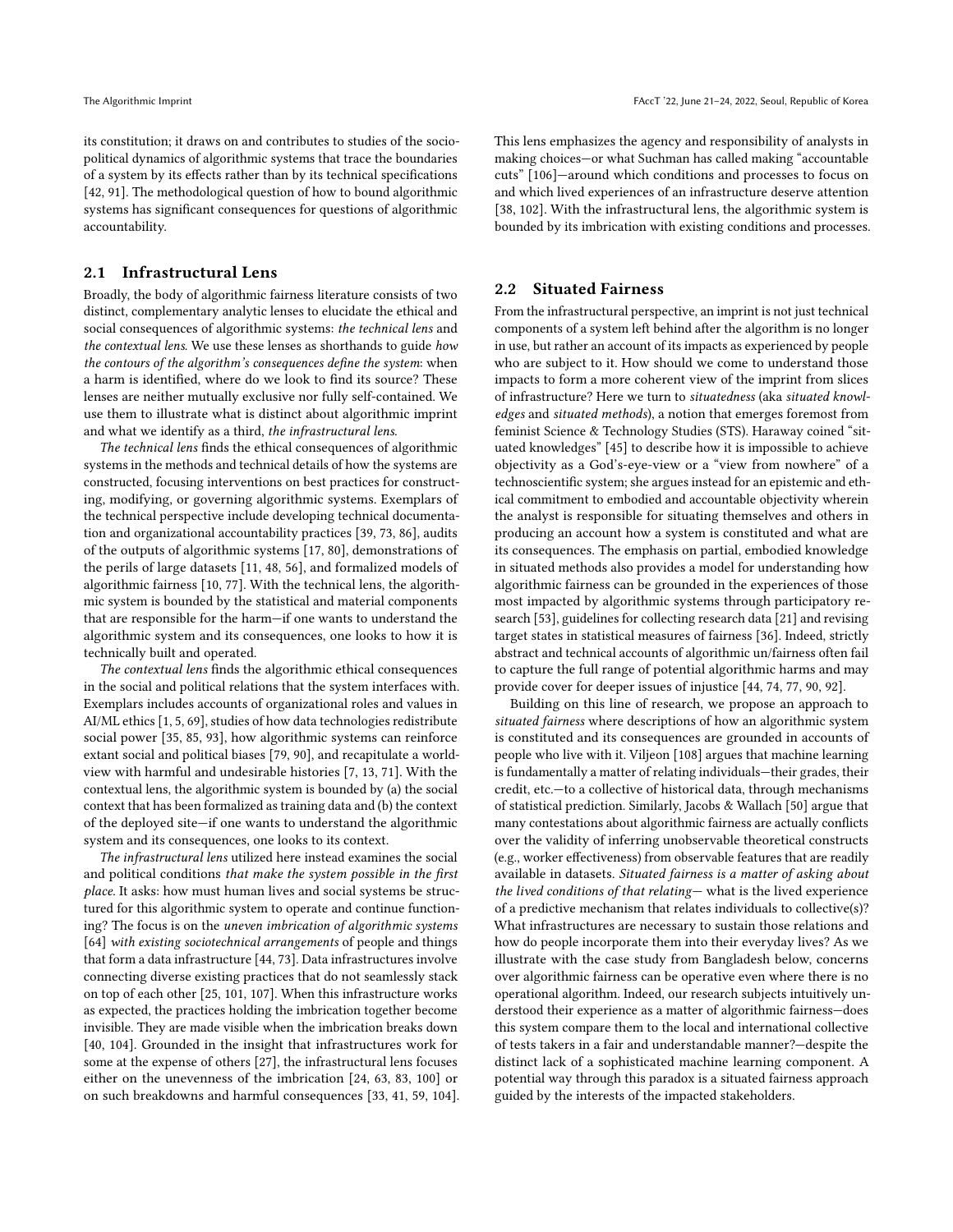# 2.3 Understanding Algorithmic Systems through Perceptions and Folk Theories

Questions of autonomy, power, and agency of data subjects—people who are "both resources and targets" for algorithmic systems [\[111:](#page-12-8)[2\]](#page-9-7)—are emerging as topics of research in FAccT and allied fields [\[22,](#page-10-24) [52,](#page-10-25) [54,](#page-10-26) [72\]](#page-11-27). Studies have suggested new ways for data subjects to 'know' algorithms through improved measures for accountability and fairness, including disclosure requirements, regulatory oversight, and explainability [\[28,](#page-10-3) [57,](#page-10-27) [65,](#page-11-28) [89,](#page-11-29) [97\]](#page-11-30). This research has expanded to consider the role that data subjects themselves might play in generating understanding of the workings of algorithmic systems. While ordinary people may not be able to account for algorithms in terms of statistics and code, they still develop an idea of how these systems work and impact their lives. Studies of data subjects' folk theories of algorithms have tended to focus on mundane sense making around how social media algorithms curate their newsfeeds [\[15,](#page-10-28) [18,](#page-10-29) [34\]](#page-10-30). Central to these studies is unpacking concerns that trigger such sensemaking and engagement with algorithmic systems that can range from publicly discussing their experience [such as in 15, 18], to "everyday audits" and pursuing remediation [\[95\]](#page-11-31).

A key trigger for such engagement is the perceptions of data subjects around being treated unfairly by algorithmic systems. Research focusing on their perceptions often relies on building speculative cases for appropriation of algorithmic systems to encourage data subjects to articulate their understanding of fairness and thereby create boundaries around what an algorithmic system should or should not do [\[12,](#page-9-8) [43,](#page-10-31) [61,](#page-11-32) [109,](#page-12-9) [110\]](#page-12-10). Our research draws on and contributes to this literature by exploring a unique situation in which an algorithm recedes from the collective imagination of a data subject community because it is no longer deployed. Prompting participants to discuss the impacts of an algorithm brought about conscious reflection on the extent to which the algorithmic processes—which most thought had been eliminated when the algorithm was no longer in use—continued to structure their lives.

#### 3 METHODS

The following chronology of events has been weaved together through a series of 47 interviews taken since July 2021 with 33 students and 14 teachers from Bangladesh. Beyond the formal interviews, since September 2020, we had 103 informal conversations with stakeholders. The preliminary informal conversations established rapport and trust with community members, many of whom were initially hesitant to share out of fear of retribution. We also engaged with community members through online groups, amplifying their voices whenever possible. Through a steady process of community engagement through local contacts, we gradually succeeded in gaining the trust of our participants.

Most of our participants are based in Dhaka (the capital of Bangladesh) but some also come from other cities like Chottogram (Chittagong), Narayanganj, and Sylhet. Amongst the students, 19 are Cambridge International Examinations (CIE) candidates and 8 are EdExcel candidates (further details in Sec. 4). All teachers had at least five years of experience teaching experience for GCE O and A Level. All informants are 18 years or older.

After providing informed consent to participate, each interviewee took part in semi-structured interviews that lasted 62 minutes on average. 44 of 47 participants engaged in two rounds of interviews, first at the start of the project and second towards the end. During the first round of interviews, participants provided (a) perspectives on the exams (shared in Sec. 4) and (b) information around the events surrounding the algorithmic grading, which forms the timeline presented below. In the second round, participants were encouraged to critically reflect on the events again while engaging with our prompts that brought the algorithmic imprint into focus. To protect the privacy of our informants, we have redacted identifiable details and added pseudonyms where applicable. The interviews were primarily in Bangla, punctuated by sessions in English or Banglish (a hybrid of Bangla and English). Two Banglaspeaking researchers did the translation. Many of our participants shared email correspondence to corroborate their verbal accounts of the sequence of events. Two researchers used an open-coding scheme to iteratively conduct Thematic Analysis [\[6,](#page-9-9) [14\]](#page-10-32) on the data, culminating in themes presented in Section 5.5 around critical engagement with the imprint.

We focus on GCE A Level for the June 2020 session because it portrays a rare opportunity to analyze the state of the world with and without algorithmic grading. For the sake of tractability and reducing conflation, we will use CIE's timeline as our baseline for two reasons: first, teachers who taught both CIE and EdExcel students felt that CIE did a better job with regular updates. Second, EdExcel's timeline is roughly the same and lags the CIE timeline.

# 4 CONTEXT: GCE EXAMS, & BANGLADESHI PERSPECTIVES

There are two milestone exams—GCE O(ordinary) Level and A(advanced) Level, typically taken in grades 10 and 12, respectively. In addition to International Baccalaureate (IB), GCE exams are the predominant international high school certificates accepted by universities worldwide [\[115\]](#page-12-1). In Bangladesh and beyond, there are two UK-based boards that administer these exams—Pearson EdExcel (or EdExcel) and Cambridge International Examinations (CIE). Both boards are subject to the regulatory authority of Ofqual, a non-ministerial government department in the UK [\[117\]](#page-12-11). For students in the GCE curricula, the O and A level exams are two of the most consequential exams of their lives. "GCE A levels are the make it or break it exam. You can be a bad student till your 11th grade and if you shine in A levels, the past doesn't matter" (S19). The A level examination is particularly important since the results govern not just university placements within one's country but also opportunities for both local and international scholarships [\[9,](#page-9-10) [75\]](#page-11-33):

> This might be vulgar, but it feels like I'm paying money to my colonizer in the UK for a piece of certificate that tells the world I am no dumber than a local UK kid or that I'm competitive at a US university. Sometimes, it's hard to ignore that reality. If our local [Bangladeshi] curricula were well-accepted worldwide, my parents might not have enrolled me for the GCE system (S21, emphasis added).

There are two main institutional nodes in GCE exam administration outside the UK. First is the British Council, the UK's international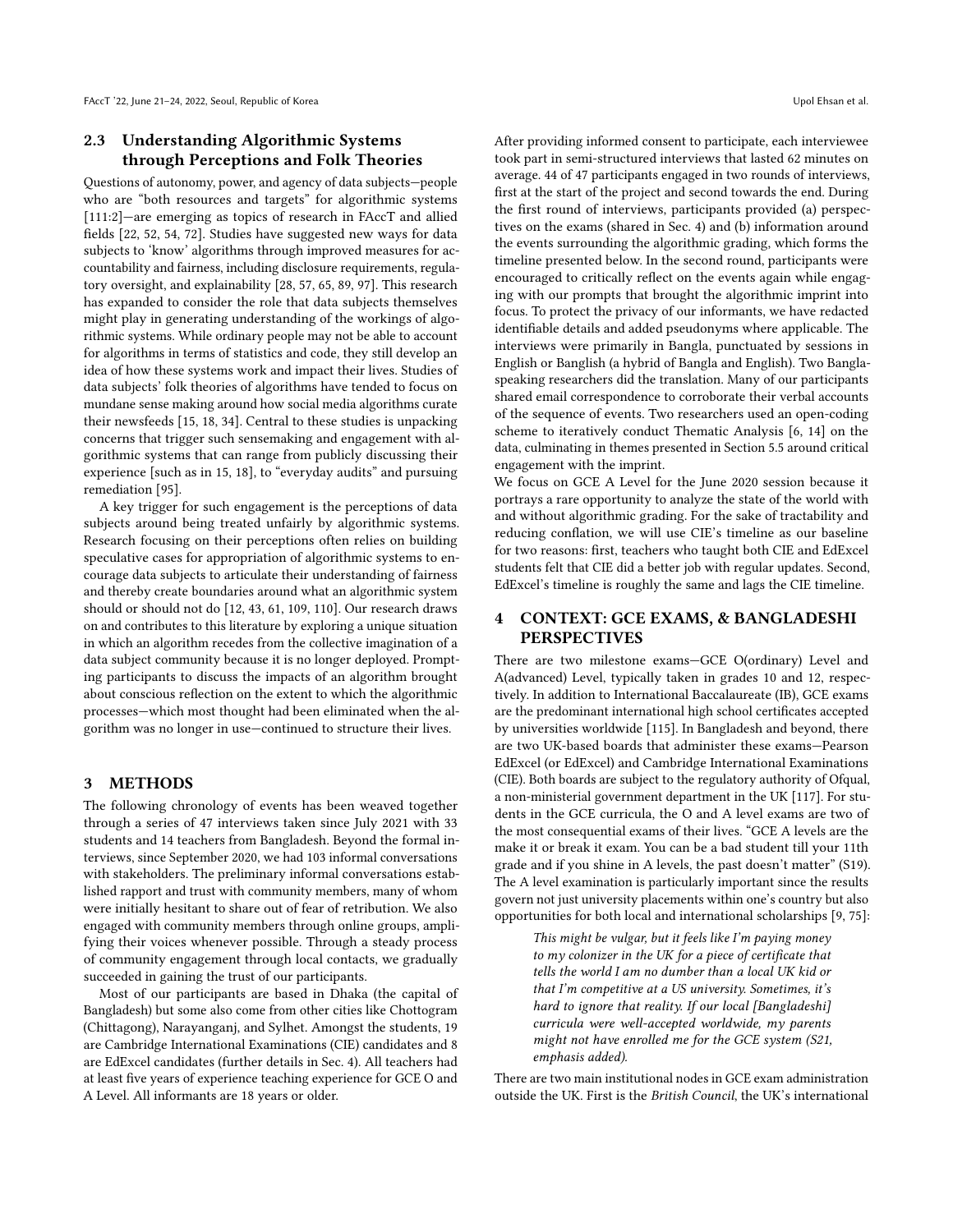organization for educational opportunities, which are located all over the world; the one in Bangladesh is 70 years old (the country itself is 50 years old as of 2021). The British Councils interface with the UK boards and administer the tests at the country and district levels [\[118\]](#page-12-12). The second node is comprised of the schools or centers through which students register for these exams. There is a variance in the number of subjects a student takes; for GCE O Level, our participants took between six to fifteen subjects and for A-Level, they took two to six subjects. Dhaka, the capital, has 115 out of the 146 schools (centers) in Bangladesh [\[32,](#page-10-33) [112\]](#page-12-13).

The registration costs vary between boards. For each subject, participants reported registrations costs of approximately BDT 48,800 (USD 574) [\[119\]](#page-12-14). The costs can add up quickly; a student taking exams for four subjects must pay ∼\$2300 to take A Level exams. Most "students sitting for GCE exams are from the lower middle to the upper classes in society. For the rich, it's nothing. For everyone else, it might require saving for years or taking a loan to not just pay for registration but also the associated school and coaching center [cram school] fees" (S25). In comparison, SAT registration fees are around \$65 while AP is \$40 per subject.

Practices of studying for these exams also differ from region to region. In Bangladesh, students "typically take it easy in the school during the year and ramp up studying in the last few months" (S6). Given the exam results are what counts as measure of academic competence, "not every student takes the schoolwork as seriously as students in other curricula might take. If you do well in the exams, all 'sins' are forgiven" (S14). As a result, there is a level of "cramming in the last 30-60 days before the exam begins. Some of [the students] also strategically use the naturally occurring breaks between subjects [to cram] during the exam period, which can last for up to 1.5 months for A Levels" (S3).

# 5 SITUATING THE ALGORITHMIC IMPRINT: CHRONICLING THE EVENTS IN BANGLADESH

We situate the algorithmic imprint by chronicling events and a timeline of events between March 15 to Aug 17, 2020. This period covers the start of the Covid-19 lockdown to the end of the revised grading process in Bangladesh. To facilitate their traceability and understandability of the interconnected events, we have divided the timeline into four acts that correspond with most participants' accounts. Each act marks significant events that shifted the conditions and practices involved in the algorithmic grading of A level exams:

- The first act covers the period between March 15 to March 30, 2020, when the decision to eventually cancel the exams during a pandemic-induced lockdowns.
- The second act, spanning April 1 to August 10, 2020, focuses on efforts around alternative assessments mechanisms (e.g., historical grades, rank order, and algorithmic standardization) and their limitations.
- Focusing on a single day, August 11, 2020, the third act recounts the protests and chaos on the "Results Day" when the algorithmic grades were released.
- The fourth act, between August 12 to August 17, focuses on the aftermath of the protests and removal of the algorithmic

grading with a critical reflection on whose voice mattered in enacting these revisions.

We illustrate imprint of algorithmic grading by highlighting the conditions and practices that made its deployment possible and how these conditions and practices persisted even when it was removed. The events we describe co-constitute [\[51,](#page-10-34) [67,](#page-11-34) [70\]](#page-11-35) in the timeline of these events. To illustrate the imprint and engage with it, we rely on two main sources: (1) the accounts of our research participants (Sec. 5.1 to 5.4 chronicling the timeline), and (2) their self-reflections when prompted to think through the conditions and practices of the algorithmic mediation (in Sec. 5.5). We conclude each act (Sec. 5.1-5.4) by the implications of these acts for the imprint.

### 5.1 First Act: Lockdown and the flipflop around exam cancellations (March 15- March 30)

The first act describes the pre-conditions needed for the algorithm to come into existence and its resulting imprint. Around March 15, 2020, Bangladesh went into lockdown due to Covid-19 global pandemic and chaos ensued around school closures. Overnight, students faced a "chaotic and anxiety inducing" (S22) situation, particularly around how they would study at home and how the exam would be administered in three months' time. The month of March is a "ramp up month when most of the mock exams take place" (S4). The lockdown left students "in a limbo" (S8) while teachers "faced intense levels of anxiety not knowing how to prepare [their] students" (T8). Compounding these challenges, "online learning infrastructure is basically non-existent. . . and data is expensive [in Bangladesh], making the pivot to remote learning an extremely difficult task. [Teachers] had no idea how use all these tools to teach remotely. . . Learning is always in person in Bangladesh, not like the US where you've a history of online classes" (T3).

Exacerbating the uncertainties was the flip flop around cancellations of exams. On March 20, CIE cancelled exams in the UK but not internationally. Bangladeshi students felt alienated: "CIE only cared about the safety of the UK students. We live in a third world country. Why bother with our safety, right? All they care about is our money" (S9). However, three days later around March 23, CIE reversed its initial decision and cancelled exams globally. The news of exam cancellation was met with mixed feelings. Students and teachers were simultaneously relieved and stressed out. On the one hand, students "felt relieved because [they] wouldn't have to risk exposing [themselves] or [their] families to the coronavirus" (S13). On the other hand, they were also anxious; "we didn't know what's going to happen—would we lose a year of progress? How would they grade us if we don't have exams?" (S5). From teachers' perspective, they too appreciated being able to protect their families but worried about assessment.

In summary, the pandemic-induced lockdowns produced the preconditions for an algorithmic intervention and by extension, its imprint, triggering a series of interventions in existing educational practices in Bangladesh. Awareness of pre-conditions can help us better understand how the contours of the imprint shape stakeholders' lives.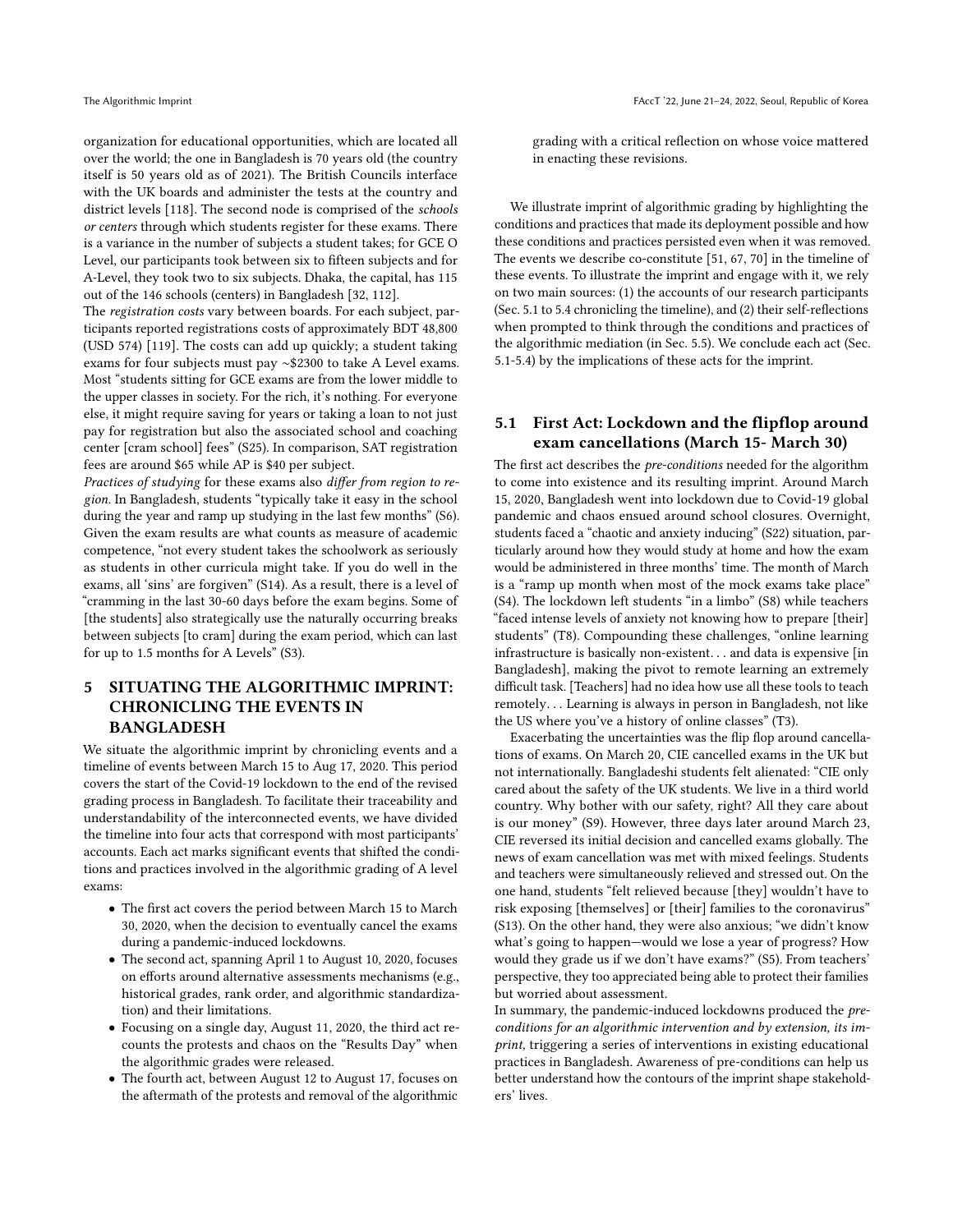# 5.2 Second Act: The Long Chaotic Journey of Alternative Assessments (April 1 – August 10)

In this act, we describe the data and organizational practices imposed by the algorithmic intervention and their roles in the imprint. Around April 1, 2020, teachers learned about 'alternative assessment" methods (T1, T12). Students would be evaluated using three elements: (1) their past performance to generate an estimated grade for a subject (called a Teacher Assessed Grade (TAG)), (2) their rank order for each subject, and (3) an algorithmic standardization that uses the personal data (rank order and TAG) but also historical data at a center (school) level. As we will see, even though only the third element can conventionally be considered "the algorithm", TAG and rank order are crucial for it to work and thus are implicated in describing its imprint. Although these measures were touted as "being fair and objective measures by the boards" (T13),they are grounded in two problematic assumptions: (1) past performance is predictive of future competence; and (2) no two students can be equally competent in a subject (no ties allowed in ranking). These two assumptions are crucial to implementing algorithmic grading and making sense of its imprint.

5.2.1 Assessment Element 1: Teacher Assessed Grades (TAGs) & Historical Information. According to the exam boards, the teachers could use sources like "mock exam results, past classwork performance, previous board exam grades" (T6). While this strategy sounds reasonable in theory, but it is also problematic:

This is where the main disconnect happens. The UK folks have no idea of the culture of learning [in Bangladesh]. Students barely start taking this seriously till the last 60 days when the real preparation begins. So, anything before that [time] is not representative, is it? Also, how many schools actually maintain these records rigorously? We aren't like the UK where everything is digital. [CIE] wants the data. Fine. But where will we get it? Make it out of thin air? This whole historical data thing is a mess (T5, emphasis added).

The teacher's insights expose the mismatch in existing educational infrastructural conditions in the UK and in Bangladesh. They also highlight the differences in situated practices of learning between the two ecosystems. Bangladeshi students often take a different path to the exam, "contrary to what CIE assumes [the] students do" (T6). Such a culture of exam preparation is not uncommon in South Asia, where "exams are the end all be all. . . Learning culture-wise, day-to-day classwork doesn't really matter. Things are different from 'Western' countries"' (T13). In other words, unlike a "buildup culture" (S8) where daily course materials add up throughout a term, the exam preparation culture in Bangladesh "happens in bursts with everything culminating in the last 30-60 days" (S17). Given this understanding, we can see how constructing a historically-normed grade is problematic. Since no one can "change the past, the historical grades made [the students] feel as though [the exam boards] changed the rules of the game after the game started" (S14, emphasis added). Many students felt "helpless and voiceless" (S2, S9, S25). They felt they were "robbed of the agency to build [their] own future" (S11) in the absence of the exam—"the

great equalizer" (S8). Furthermore, only a minority of schools affiliated with our participants kept "rigorous records of students' past performance [because] it never mattered in the past" (T9). When asked if the exam boards sought their input on how to formulate alternative assessment, everyone responded with a resounding, "No!" Teachers and students alike were frustrated by the imposition of these assumptions and contextualized their experience through the lens of colonialism:

> Not everyone takes the same path to reach the same destination. [Bangladeshi] students do just as well if not better than those in the UK. We know our methods aren't bad, but does the 'mothership' in the UK care?! To them, we are just another third world country. We must do what the colonial masters ask (T7)

The requirement produced a rush to assess students to compensate for data voids on historical grades. The rush, in turn, created conditions for emergent mechanisms of arbitrary assessment, putting disproportionate burdens on students. To "make up for the lack of historical data" (S13), many centers had to impute the data. "Every center ended up doing its own thing" (T9), which created confusion amongst students. With "vague instructions that clearly weren't made with Bangladesh in mind" (T3), students were presented with arbitrary assessment material. For example, many were asked to take online mock exams in which one would be "solving the past question papers from the last 5-10 years. If you have 5 subjects, that's 25-50 years' worth of question papers" (S21). Many opted to use mark schemes (answer keys) to solve these papers. While that would technically count as cheating, students felt that in "these unfair circumstances, that is the fair thing to do" (S16). Their reaction had an element of subversion aimed at regaining their voice and power: "CIE was trying to f\*\*k us up, so why can't we f\*\*k them back?" (S24). Notably, students did not blame their teachers. As one student put it: "Teachers are powerless here. The UK boards gave them no support" (S8). Teachers acknowledged the "imperfect nature" (T10) of these assessments as well.

5.2.2 Assessment Element 2: Rank order of students. Beyond the TAGs, teachers were also asked to provide a rank order of students, "and no ties were allowed no matter how similar the students were" (T8). Neither the students nor the teachers knew why the ranking had to be done in an ordinal manner or how it would be used. As we will eventually witness in Sec. 5.4 and 5.5, the rank order will play a crucial role in the algorithmic imprint (Sec. 5.4) and become a focal point of critical reflections of participants (Sec. 5.5). With the enforcement of ordinal ranking, the teachers "felt trapped. [They] had to obey the orders from the UK boards but [they] struggled with the ethics of ranking students like this. It didn't feel fair" (T5). A traditional exam allows for the possibility of ties in scores. With the forced monotonic ordinal ranking, the statistical manifestation of "fairness" is changed by a unilateral decision from the exam boards, creating a new hierarchy between students through exam scores. Every teacher corroborated this ordinal ranking requirement. Some shared emails corroborating this instruction.

Between the first week of April and mid-June 2020 (when grades were due), students and teachers juggled through multiple avenues of assessment. The boards built a global platform for teachers to submit their grades. Teachers had to download a "preformatted CSV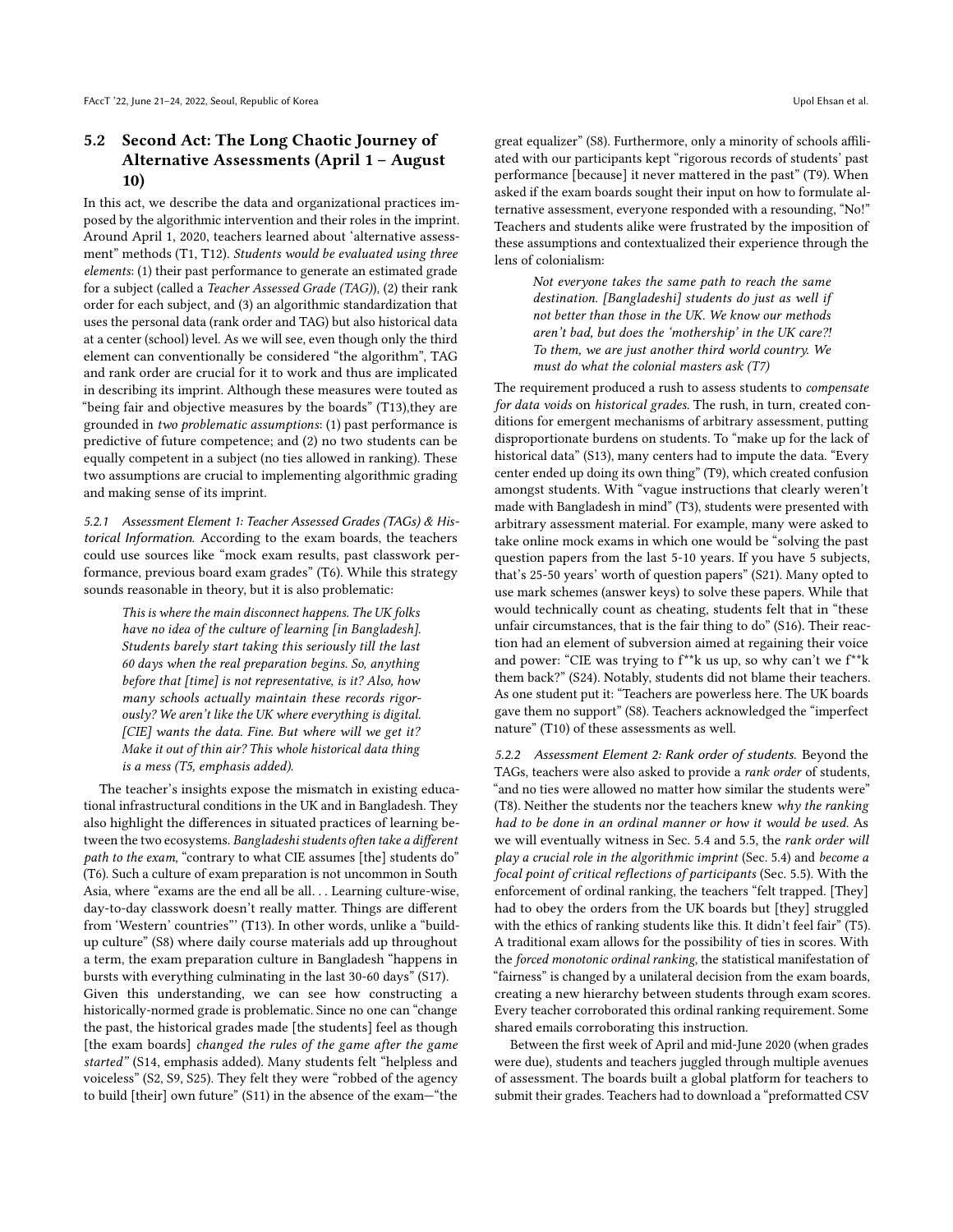file that caused more trouble than it solved" (T6). Confronted with a "confusing series of instructions" (T8), teachers ultimately submitted their TAGs and rank orders by the June 16 deadline. Students also suffered from "miscommunication during the April to June period because the boards themselves sent conflicting information around grades" (S27). Moreover, teachers felt that by putting the responsibility on them to rank students, the boards were protecting themselves and making teachers share "culpability if something went wrong" (T14). They were made into potential "scapegoats; students could reach out to teachers instead of the faceless exam boards" (T2).

5.2.3 Assessment Element 3: Algorithmic Standardization. The TAGs and ordinal ranking were created in service of the final facet of the alternative assessment—the algorithmic standardization. The following four factors situate the complexities around this standardization:"

First, no procedural details around the standardization were shared before the grades were due in mid-June 2020. Around July 31, the boards shared the first communication around the algorithmic procedures. By this time, most people "were exhausted. No one really cared what the hell they'd do" (S26). Notably, the term "algorithm" was never used in any of the communication. Participants perceived the omission of the word "algorithm" as a preemptive "tactic to deter criticism" (S3). Moreover, only two out 47 informants recognized the algorithmic equation during our conversations. Given how wellinformed our participants were, this was surprising. Participants perceived the lack of disclosure of the algorithm as intentional, insisting that the boards "wanted to hide everything till we were exhausted and tired with the process. Releasing details after the grade deadline also meant there was nothing [they] could do about it" (T2).

Second, there was a controversial move to use of past performance data at the cohort/center level. Beyond the individual student data, the standardization process would take "the performance of previous cohorts from the same school into account" (S20). Hence, a student's grade could be severely impacted if previous cohorts performed poorly, or if the school lacked historical data. While the intent behind this might have been to deter schools from providing unrealistically positive grades, the implications of potentially "punishing high performing cohorts with previously low performing ones felt unfair" (S12). In the absence "school level historical data, the boards would use regional or global averages, which would be disastrous for [Bangladeshi] students" (T7), especially considering the differences in educational infrastructures.

Third, many teachers made an (unfounded) assumption around how the algorithm would work—they expected that the algorithm would "intelligently bump [their] TAGs because [they] always gave lower marks on mock exams to motivate the student to study harder" (T4). Note that this is a "well-established cultural practice and students expect the harsh grading" (T12). This assumption around 'bumpingup' grades was the most prevalent folk theory. Given the boards did not divulge algorithmic details till grades were due, it was difficult for the teachers to be informed about how the algorithm worked. Teachers overestimated the algorithm's abilities: "It's clear that the algorithm was stupid. Everyone knows we mark the mocks strictly. We thought the system was intelligent" (T3).

Fourth, and most importantly, no one was aware that the major reason behind demands for the non-tie-based ordinal rank order was to accommodate data inputs to the algorithm. It was not that the exam boards did not believe in ties. Rather, the algorithm, to function properly, needed ordinal rank data with no ties as input. The standardization process imposed data practices on teachers to make student performance commensurate with the algorithm's inputs. The algorithm imposed a new set of infrastructural requirements from the educational ecosystem of Bangladesh: ordinal ranking, historical grades to generate TAGs, and school-level historical data. When we brought these infrastructural requirements to their attention, our participants expressed a mixture of disbelief and frustration:

> Holy shit! I always wondered why they pushed us to do [the ranking] in this manner.  $\ldots$  This also makes me so angry. To force us to do all these things just so that an algorithm could work is insane. No wonder they hid the algorithmic details from us. (S4, emphasize added)

In a nutshell, this act illustrates how algorithms living in the digital world often shape data and organizational practices in the real-world that persist well beyond the algorithm's deployment. The TAGs and ordinal rank order are rooted in typical algorithmic interventions: (1) using the past to predict the future, and (2) using group data to make judgements about individuals. They are also emerging infrastructural practices that made standardization possible. The practices centered on producing them are the core aspects of the algorithmic imprint that continued to have a lasting impact on the stakeholders, persisting even when the standardization was removed (Sec. 5.4 and 5.5). Stakeholders' folk theories of algorithmic performance created major downstream effects (over-estimating the algorithm's abilities) from upstream requirements (ordinal ranking).

# 5.3 Third Act: Results, Protests, and Villainization (August 11)

On Aug 11, the algorithmically calculated A level results (hereafter referred to as Round 1) were announced. The announcement was met with worldwide protests. On the one hand, risking arrests, Bangladeshi students "protested because [they] felt they had been robbed off their future" (S26). This student shared the psychological impact of the announcement:

> I felt so helpless. What'd I tell my parents? They invested so much money, and this is what I've to show for? They won't even understand all the algorithmic stuff. I knew I had to go to protest. This was not fair (S27).

The teachers, on the other hand, faced backlash from students. Students could not reach out to "faceless organizations that were pulling strings in the UK" (T9). The teachers, being the only accessible party, felt like a "punching bag, taking the blow for something [they] had no voice in" (T4). As another teacher recounted:

> I've never felt like a villain in my 20+ years of teaching. My phone had 83 missed calls in 2 hours that day. My own students, my own kids, were blaming me. Problem is, I had no agency—I couldn't even reach out to the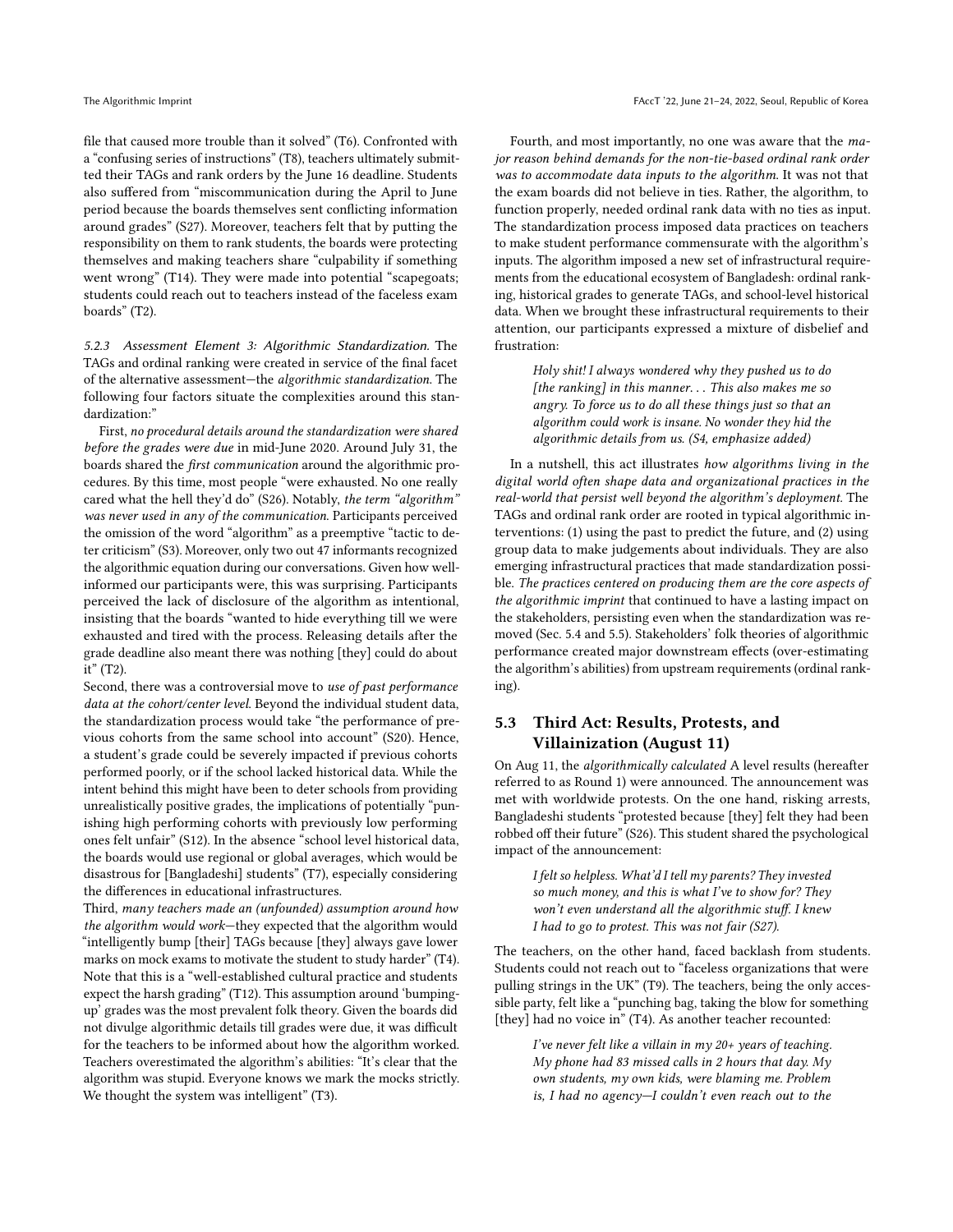boards. It was pure chaos. It made me question my selfworth as a teacher. I've never ever done that. (T12).

The third act highlights how certain lived experiences can shape stakeholders' sensemaking of algorithmic operations. These lived experiences have deep and persistent psychological impacts. Participants had vivid recollections of the Results Day and how it shaped their experience of algorithmic grading. Understanding the imprint requires that we pay attention to these events and identify the practices that matter most to data subjects in their lived experiences of algorithmic systems. After all, these conditions and practices shape the contours of the imprint in the first place.

# 5.4 Fourth Act: Revised Grades and the Algorithm's Afterlife (August 12 onwards)

The final act illustrates one of the most important aspects of the imprint: how it persists even when the algorithm is removed. On August 17, 2020, CIE announced that they are rescinding all grades globally, "a once in a lifetime event" (T8). They shared that "no one will receive a grade lower than the TAG" (S27). This meant that the algorithmic standardization was no longer in use, although the boards never "explicitly acknowledge they were removing the algorithm. It's as if they knew they screwed up but lacked the courage to own up to their mistakes" (S19).

When the grades were revised (hereafter referred to as Round 2), they "improved across the board" (T10). It was clear that TAGs were more "in line with student expectations than the algorithmic adjustments" (S17). In Bangladesh, many students actively apologized to teachers. The teacher who felt villainized (in the previous subsection) reported:

The flowers and apologies meant the world to me. I chose to be a teacher because I love helping students. I am still upset, but my anger is towards the boards who used us as human shields. (T12, emphasis added)

Despite all the struggles, this story, on the surface, appears to have a happy ending—the algorithmic standardization was removed and the "majority of the students were happy with the grades" (T10). The grades of all 33 students increased or remained the same. However, was the algorithmic intervention truly undone? Recall that students were never re-graded from scratch. Every teacher underscored how "the need to rank students without ties fundamentally impacted how [they] assigned certain grades to students" (T9). The rank order was a vestige of the algorithmic processes that fundamentally influenced TAGs. Without regrading from scratch, both these elements persisted as imprints of algorithmic grading even when the standardization step was removed. Teachers highlighted how it appeared "as if the ghost of the algorithm remained when the revision happened" (T12). We prompted teachers and asked: if you did not have to rank your students as the algorithm required, would you have graded them differently? Every teacher answered with a resounding, "Yes"! One of the teachers aptly summarized:

> We changed the way we graded because the standardization required us to. I'd never rank my students like this. When the grade revisions happened, we didn't assign new TAGs. Students still had the old TAGs, which

meant the ranking is still there. So, the ghost of the algorithm is still there (T5, emphasis added).

Like the remnants in a palimpsest, the imprint of an algorithm persists even in its afterlife. The frequent recurrence of "the ghost of the algorithm" in our conversations profoundly shaped our conception of the algorithmic imprint. At the surface, it might seem that, as the exam boards claimed, simply removing the algorithmic standardization resolved the problems of socio-statistical bias in received grades. However, further reflection reveals a different picture: while the standardization was removed, the algorithmic processes were never undone. There is no simple "undo" button for algorithmic deployments.

# 5.5 Critical Engagement with the Algorithmic Imprint

We switch gears and critically engage with the concept of the algorithmic imprint by presenting the emergent themes from the second round of interviews. During the second round of interviews, to encourage critical reflection among participants on their struggles, we focused more explicitly on using the concept of the algorithmic imprint and related insights that emerged from the first round. This self-reflective exercise generated thematic insights on key affordances of the algorithmic imprint for different stakeholders to make sense of algorithmic interventions. Below we share three thematic aspects of imprint-aware participants' critical reflections: (1) the frequent invisibility of people as infrastructure [\[60,](#page-11-36) [98\]](#page-11-37) and how the imprint can be a resource to account for invisible labor; (2) struggles with a lack of agency and voice and how the imprint can act as an anchor for enacting accountability; and  $(3)$  critically questioning the very need for algorithms and how the imprint can be a guiding principle to promote mindful deployments.

First, starting with invisibility of people as infrastructure, teachers shared that they received no recognition or compensation. The boards did not "pay a single Taka [Bangladesh's currency] despite making [the teachers] to do the work" (T2). The hidden labor was unnecessarily harder because the algorithm required ordinal ranking with no ties. With the eventual removal of standardization, their work became even more invisible. Seeing their efforts through the lenses of imprint brought these invisible elements back into to conscious reflection, creating affordances for the participants to account for their invisible labor. As one teacher put it: "this imprint thing you described helps me in two ways—it helps me understand how my efforts were exploited by the boards. It also makes me selfaware of my own contributions" (T8). Without the notion of the imprints, teachers felt "their hidden labor would've been impossible to identify" (T2).

Second, participants often shared their struggles with lack of agency and voice as the process of algorithmic grading unfolded. Although the revised grades were mostly better than algorithmic grades, most reported that they were left with a "bad aftertaste" (S18) and a deep sense of injustice. While they "appreciated the improved grades, [they] could not ignore what the process had put them through" (S19). When prompted to reflect on their experience using the vocabulary of imprint, students, just like their teachers, noted that it helped them pinpoint "the source of the sadness [they] felt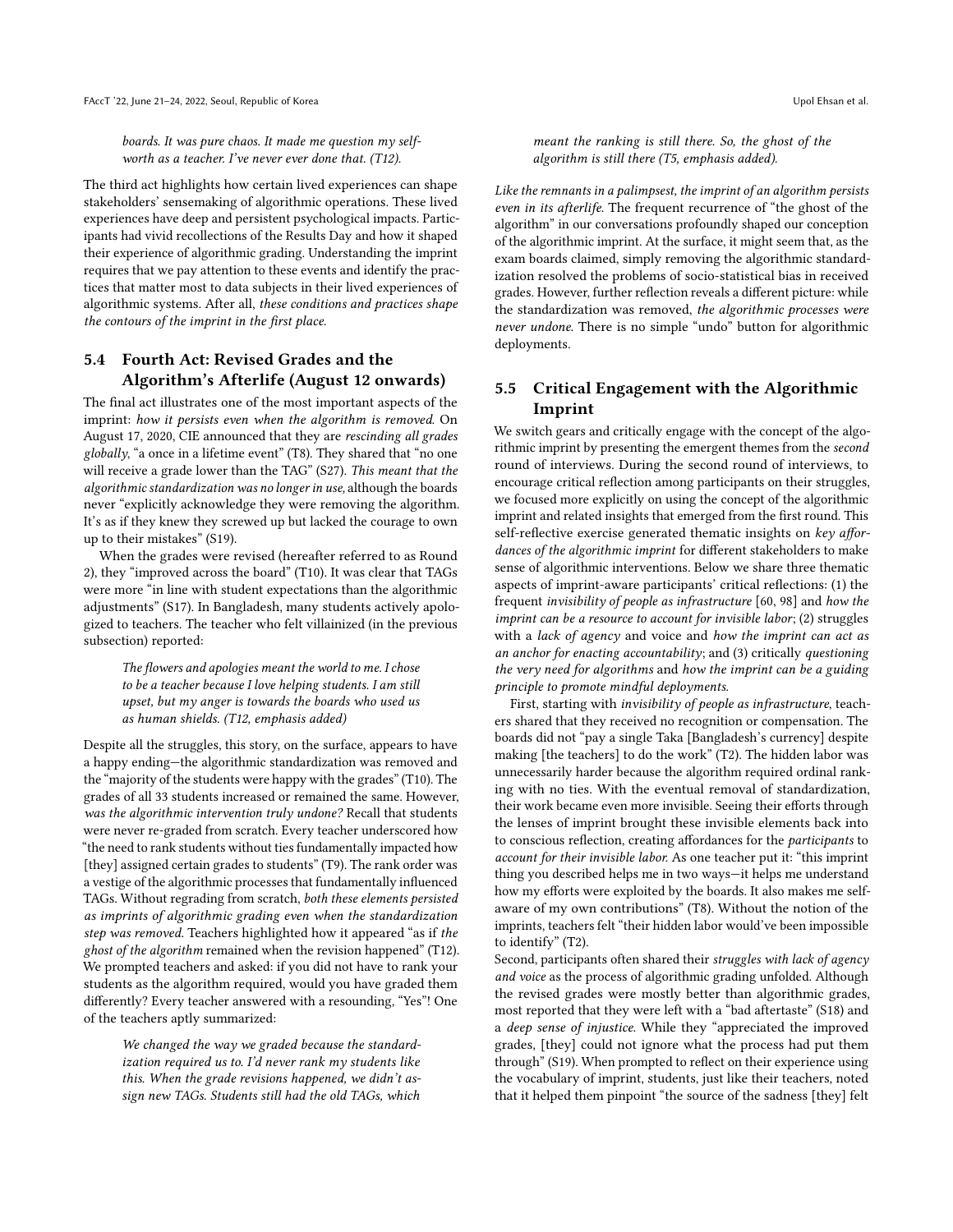even if the grades improved" (S3). Reflecting on the concept, this student expressed a reconciliatory moment:

Despite my grades improving, something always felt off. The metaphor [of algorithmic imprint] gives me a thread to connect the dots now. The imprint helps me track the pain and suffering. It can never be erased. It helps because now I know who to hold accountable—it isn't the teachers. It's the UK boards. (S17)

The imprint, thus, offers a way "to understand the hidden sources of injustice even when things look good on the surface" (S14). It can act as an anchor for enacting accountability and situate struggles of living with algorithmic systems, affording traceability to capture effects otherwise hard to detect. It can facilitate a deeper understanding of how the very infrastructural conditions and practices that make such systems possible can also be unfair in their own unique ways.

Third, the imprint helped our participants critically question the very need for algorithmic deployments, a sentiment expressed by this participant: "After all the hassle, we now know that we could have done the whole damn thing without the algorithm. So why did we add it in the first place" (S14, emphasis added)? Even though the algorithmic standardization was removed, the participants could not ignore how "an unfair infrastructure was set up [for it] burdening people" (T5). Teachers felt that imprint-awareness "would have made the bosses in UK think twice before going ahead with this mindless catastrophe" (T14), highlighting how imprint can serve as an ethical principle for mindful deployment and appropriation of algorithmic systems.

# 6 IMPLICATIONS OF THE ALGORITHMIC IMPRINT

The notion of the algorithmic imprint has practical and conceptual implications. In this section, we highlight three implications around how imprint-awareness can (a) reframe how we think about algorithmic impact, (b) inform how we design algorithms, and (c) guide us in AI governance. These implications are not intended to be exhaustive; rather, a starting point for a critically constructive discourse on algorithmic deployments.

First, being aware of the imprint-laden nature of algorithms can broaden how we can assess algorithmic impacts. Typically, FATErelated impacts are most salient and addressed during the lifetime (or use) of the algorithm [\[86\]](#page-11-0). As our findings illustrate, just because an algorithm is removed, it does not mean its effects are undone. The concept of the imprint can empower stakeholders to address these issues in the afterlife even when the algorithm is removed. The death of the algorithm does not entail the death of the issues it created. Moreover, algorithmic impacts can be harder to detect in the algorithm's afterlife because its absence can make these issues invisible. The fact that there is no easy "undo" button for algorithmic deployments implies that, on the one hand, developers and operators need situated fairness perspectives around the tangibility of infrastructural conditions and practices that emerge to sustain algorithmic interventions. On the other hand, activists and regulators must also acknowledge the persistence of these practices in approaches to remediate algorithmic harms and demand accountability beyond removing algorithmic components of a system. The

notion of the imprint provides a tractable pathway to include the socio-political factors around the technical algorithmic system in our conceptualization of algorithmic harms and biases. It extends the locus of analysis and becomes a junction between use (lifecycle) and post-use (afterlife), broadening the assessments of algorithmic impact.

Second, attention to hard and persistent infrastructural impacts can facilitate imprint-aware algorithm design. Designers and developers can utilize the imprint as a guiding tool to think about the footprint of their creations and design to mitigate harm. Software, by its nature, is malleable, reversible, and mutable [\[19,](#page-10-35) [49\]](#page-10-36). Lines of code are easily commented out, deleted, and their digital effects reversed easily [\[55,](#page-10-37) [87\]](#page-11-38). It may be illusive to think that because algorithms are made of software, their effects are transient. However, as our findings highlight, it is anything but that. These digital lines of codes in algorithms can leave imprints in the data infrastructure in the real-world and leave their mark on stakeholders at the cognitive, behavioral, and emotional levels. As we saw in our case study, an algorithm that benignly requires ordinal scores can permanently and harmfully alter the relationship between teachers and students in a well-established educational culture. What if the developers of the Ofqual algorithm were aware of the potential impact of their algorithms outside the bounds of algorithmic grade standardization? If algorithmic designers are aware that their digital creations can leave persistent imprints in the real-world, they can configure the infrastructure such that such that upstream changes (e.g., parameter tuning, data inputs) [\[29,](#page-10-38) [31\]](#page-10-39) in the algorithm's makeup do not cause harmful downstream effects on stakeholders (e.g., unfair treatment) [\[30\]](#page-10-40). Even if there are drastic changes, the imprints can be designed to be made more explicit so that people subjected by them are more aware of them. Awareness and traceability of the contours of the imprint can facilitate improved active participation in algorithmic mediation [\[62\]](#page-11-6). An imprint-aware design mindset treats stakeholders as active (as opposed to passive) participants in the design process. If designers are imprint-aware and do not assume algorithmic impacts are easily undone, they may design things differently. For instance, developers can add checkpoints to the development cycle that explicitly tackle different scenarios arising from divergent forms of imprints. Teams can take a participatory approach with stakeholders and utilize techniques from HCI such as scenariobased design [\[88\]](#page-11-39), Reflective Design [\[30,](#page-10-40) [94\]](#page-11-40), and Value Sensitive Design [\[37\]](#page-10-41) to mitigate the ill-effects of imprints. Lessons from the algorithmic afterlife can reflexively inform an imprint-aware design mindset of algorithms resulting in better accountability in deployment. The imprint-aware design mindset, in turn, can make the algorithmic development process more human-centered and sociotechnically-informed.

Third, algorithmic imprints have sociotechnical complexities that require interventions at the governance level. Technical interventions alone cannot mitigate harms from algorithms. Thus, we need to complement imprint-aware algorithm design with appropriate AI governance [\[23\]](#page-10-42). Organizationally, imprint-awareness can be incorporated into existing AI ethics literacy programs [\[66\]](#page-11-41) similar to recent work demonstrating that literacy of dark patterns can promote self-reflection and mitigate harms [\[68\]](#page-11-42). Algorithmic imprint literacy programs can empower (a) designers and developers to proactively mitigate harm and (b) end-users to be proactively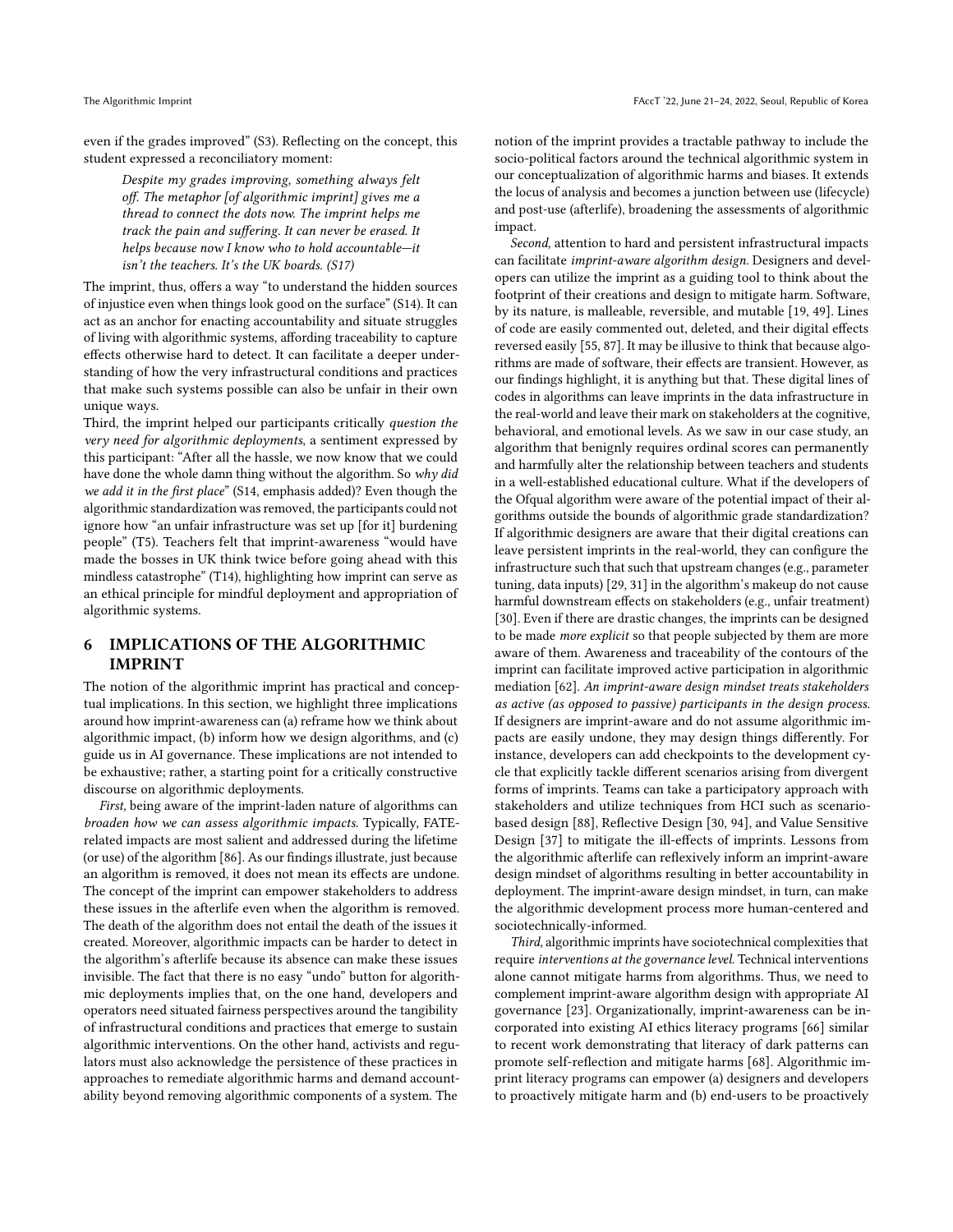aware of them. These programs can include simulation exercises using speculative design [\[8\]](#page-9-11) and reflective design [\[94\]](#page-11-40) to envision "what could go wrong" [\[20\]](#page-10-43) from the technical and infrastructural perspectives. Many algorithmic governance mechanisms have been developed for the machine learning lifecycle, but these mechanisms are largely focused on the technical components most proximate to the activities of data scientists. None yet facilitate governance or consideration of data infrastructures that precede the construction of datasets, which are increasingly recognized as ethically consequential [\[48,](#page-10-8) [96\]](#page-11-43). Moreover, an imprint-aware mindset can proactively guide legislation and regulations around algorithmic deployments. As we step into a future where more algorithmic deployments are stopped, we need the necessary regulatory foresight to address imprints in the algorithms' afterlife. For instance, recently Facebook has stopped using its facial recognition algorithm [\[114,](#page-12-15) [120\]](#page-12-16). However, its imprint remains in the models trained with the data and manifests in multitudes across other Facebook-owned platforms where the algorithm is still in use [\[46\]](#page-10-44). As regulators increasingly turn toward transparency mechanisms such as algorithmic impact assessments [\[2,](#page-9-7) [76\]](#page-11-1), there should be some incorporation of infrastructural perspectives into such assessments. The notion of the imprint provides practical tools to broaden our conception of algorithmic impact, especially in the algorithm's preceding infrastructures and in its afterlife, as effects linger.

#### 7 CONCLUSIONS

In this paper, we introduce the concept of the algorithmic imprint to illustrate how algorithmic consequences and harms can extend well beyond the algorithm's lifetime. The concept of the imprint provides the vocabulary to talk about the algorithm's afterlife, an uncharted domain. We practically situate the concept of the imprint through the events in Bangladesh around the Ofqual algorithmic grading of the June 2020 GCE A-Level exams during the Covid-19 pandemic restrictions. Chronicling more a year-long community engagement consisting of 47 interviews with teachers and students, we present the first coherent timeline of not only what happened in Bangladesh but also contextualize the events through the lenses of the imprint. Integrating student and teacher perspectives, we provide interweaving layers of context, adding novel perspectives about the social and ethical consequences of the data infrastructures and social structures necessary to support algorithmic grading. In analyzing the case study, we deploy the notions of an infrastructural lens (foregrounding the infrastructures necessary to support algorithmic systems) and situated fairness (the prioritization of the lived experiences of impacted stakeholders in the construction of algorithmic fairness measures). Despite the removal of the algorithmic standardization of the exam grades, we illustrate how and why the algorithm left persistent imprints at the infrastructural, social, and individual levels. Like the remnant traces on a palimpsest, the imprints of the algorithm can persist long after its deployment period. Recognition of the imprint-laden nature of algorithms provides a means to theorize how the impacts of an algorithmic system exceed the technical boundaries and the lifetime of that system. Thus, it broadens how we assess algorithmic impact. Imprint-awareness can allow us to identify implications that inform algorithm design for designers and developers and guide legislation and regulations for

policymakers engaged in AI governance. Thus, an imprint-aware mindset can make algorithmic deployments more human-centered and sociotechnically-informed. Not paying attention to algorithmic imprints can inhibit our abilities to sufficiently tackle a future where more algorithmic operations are discontinued yet their harmful effects persist.

### ACKNOWLEDGMENTS

With our deepest gratitude, we acknowledge the time our participants generously invested in this project. We are grateful to them for courageously sharing their lived experiences and adding the Bangladeshi perspective to the narrative around the Ofqual algorithmic grading controversy. We sincerely thank Abrar M Fuad for his invaluable contributions in facilitating community connections in Bangladesh and facilitating the field work. We are grateful to members of the Data & Society Research Institute and participants of the Parables of AI In/From the Global South whose input refined the conceptualizations presented here. We are indebted to Soledad Magnone, Michael Muller, Karen Hao, Divy Thakkar, Samir Passi, and Jenna Burrell for their generous and detailed feedback at different stages of the project. Special thanks to Naima Rashid, Intekhab Hossain, Azmain Amin, Dewan Lamisa, and Jeni Tennison for their engagement and constructive feedback during the early stages of the project. This project was partially supported by the National Science Foundation under Grant No. 1928586.

#### REFERENCES

- <span id="page-9-4"></span>[1] Rediet Abebe, Solon Barocas, Jon Kleinberg, Karen Levy, Manish Raghavan, and David G. Robinson. 2020. Roles for computing in social change. In Proceedings of the 2020 Conference on Fairness, Accountability, and Transparency (FAT\* '20), 252–260.<https://doi.org/10.1145/3351095.3372871>
- <span id="page-9-7"></span>[2] Ada Lovelace Institute. 2020. Inspecting Algorithms in Social Media Platforms. Retrieved from [https://www.adalovelaceinstitute.org/algorithms-in-social-media](https://www.adalovelaceinstitute.org/algorithms-in-social-media-realistic-routes-to-regulatory-inspection/)[realistic-routes-to-regulatory-inspection/](https://www.adalovelaceinstitute.org/algorithms-in-social-media-realistic-routes-to-regulatory-inspection/)
- <span id="page-9-0"></span>[3] Bobby Allyn. 2020. IBM Abandons Facial Recognition Products, Condemns Racially Biased Surveillance. NPR. Retrieved January 4, 2022 from [https://www.npr.org/2020/06/09/873298837/ibm-abandons-facial-recognition](https://www.npr.org/2020/06/09/873298837/ibm-abandons-facial-recognition-products-condemns-racially-biased-surveillance)[products-condemns-racially-biased-surveillance](https://www.npr.org/2020/06/09/873298837/ibm-abandons-facial-recognition-products-condemns-racially-biased-surveillance)
- <span id="page-9-1"></span>[4] Louise Amoore. 2020. Why "Ditch the algorithm" is the future of political protest. The Guardian. Retrieved January 14, 2022 from [https://www.theguardian.com/commentisfree/2020/aug/19/ditch-the](https://www.theguardian.com/commentisfree/2020/aug/19/ditch-the-algorithm-generation-students-a-levels-politics)[algorithm-generation-students-a-levels-politics](https://www.theguardian.com/commentisfree/2020/aug/19/ditch-the-algorithm-generation-students-a-levels-politics)
- <span id="page-9-5"></span>[5] Sareeta Amrute. 2020. Bored techies being casually racist: race as algorithm. Science, Technology, & Human Values 45, 5: 903–933.
- <span id="page-9-9"></span>[6] J Aronson. 1994. A pragmatic view of thematic analysis: the qualitative report, 2,(1) Spring.
- <span id="page-9-6"></span>[7] Chinmayi Arun. 2020. AI and the Global South: Designing for Other Worlds. In The Oxford Handbook of Ethics of AI, Markus D. Dubber, Frank Pasquale and Sunit Das (eds.). Oxford University Press, New York, 589–606.
- <span id="page-9-11"></span>[8] James Auger. 2013. Speculative design: crafting the speculation. Digital Creativity 24, 1: 11–35.
- <span id="page-9-10"></span>[9] Douglas G. Bagg. 1968. The Correlation of Gce a-Level Grades with University Examinations in Chemical Engineering. British Journal of Educational Psychology 38, 2: 194–197.<https://doi.org/10.1111/j.2044-8279.1968.tb02005.x>
- <span id="page-9-3"></span>[10] Solon Barocas, Moritz Hardt, and Arvind Narayanan. 2019. Fairness and Machine Learning: Limitations and Opportunities. Retrieved from [http://www.fairmlbook.](http://www.fairmlbook.org) [org](http://www.fairmlbook.org)
- <span id="page-9-2"></span>[11] Emily M. Bender, Timnit Gebru, Angelina McMillan-Major, and Shmargaret Shmitchell. 2021. On the Dangers of Stochastic Parrots: Can Language Models Be Too Big?. In Proceedings of the 2021 ACM Conference on Fairness, Accountability, and Transparency, 610–623.
- <span id="page-9-8"></span>[12] Reuben Binns, Max Van Kleek, Michael Veale, Ulrik Lyngs, Jun Zhao, and Nigel Shadbolt. 2018. "It's Reducing a Human Being to a Percentage": Perceptions of Justice in Algorithmic Decisions. In Proceedings of the 2018 CHI Conference on Human Factors in Computing Systems. Association for Computing Machinery, New York, NY, USA, 1–14. Retrieved December 7, 2021 from [https://doi.org/10.](https://doi.org/10.1145/3173574.3173951) [1145/3173574.3173951](https://doi.org/10.1145/3173574.3173951)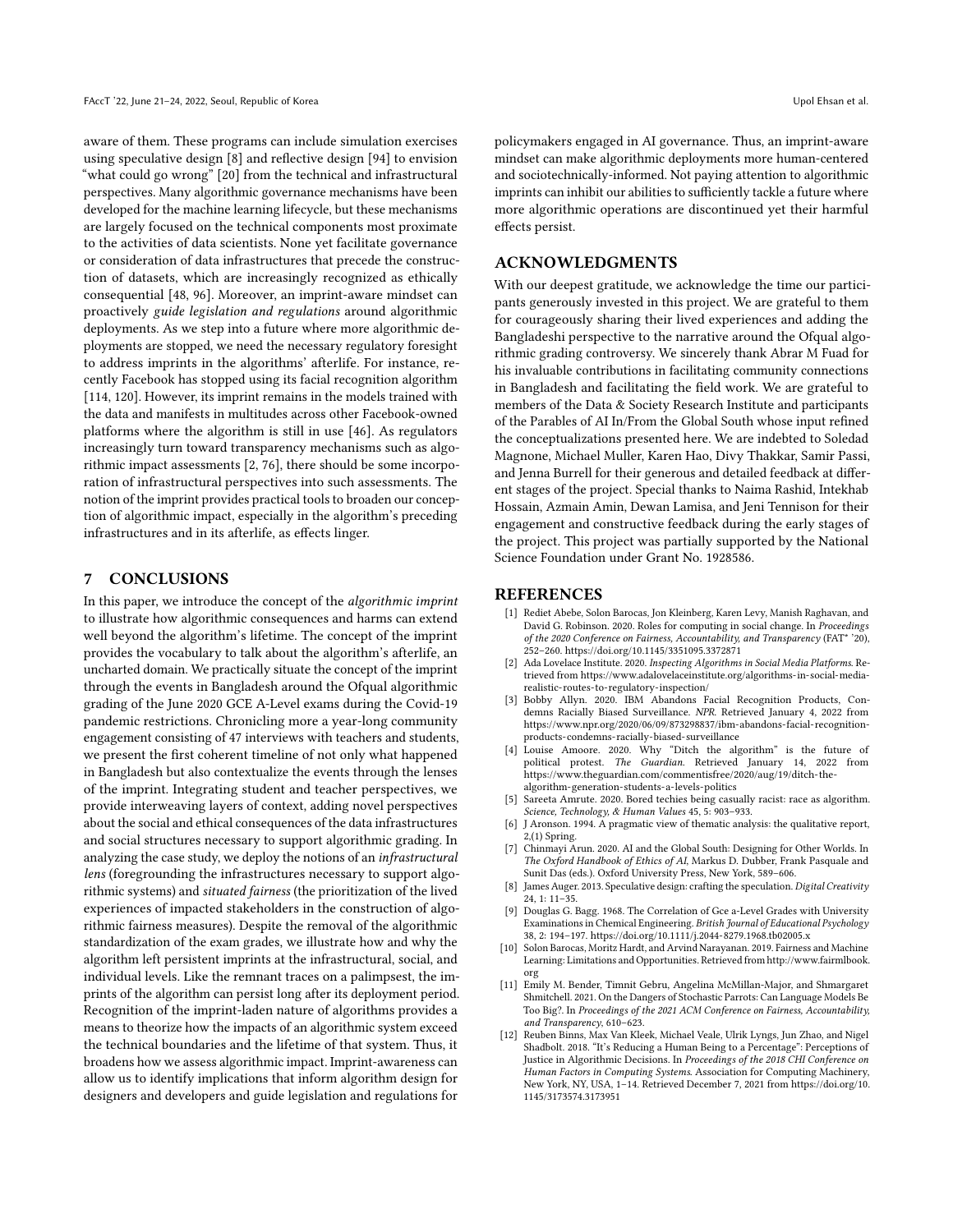- <span id="page-10-11"></span>[13] Abeba Birhane. 2021. Algorithmic injustice: a relational ethics approach. Patterns 2, 2: 100205.<https://doi.org/10.1016/j.patter.2021.100205>
- <span id="page-10-32"></span>[14] Virginia Braun and Victoria Clarke. 2006. Using thematic analysis in psychology. Qualitative research in psychology 3, 2: 77–101.
- <span id="page-10-28"></span>[15] Taina Bucher. 2017. The algorithmic imaginary: exploring the ordinary affects of Facebook algorithms. Information, Communication & Society 20, 1: 30–44. <https://doi.org/10.1080/1369118X.2016.1154086>
- <span id="page-10-0"></span>[16] Joy Buolamwini. 2019. Response: Racial and Gender bias in Amazon Rekognition - Commercial AI System for Analyzing Faces. Medium. Retrieved October 5, 2020 from [https://medium.com/@Joy.Buolamwini/response-racial-and](https://medium.com/@Joy.Buolamwini/response-racial-and-gender-bias-in-amazon-rekognition-commercial-ai-system-for-analyzing-faces-a289222eeced)[gender-bias-in-amazon-rekognition-commercial-ai-system-for-analyzing](https://medium.com/@Joy.Buolamwini/response-racial-and-gender-bias-in-amazon-rekognition-commercial-ai-system-for-analyzing-faces-a289222eeced)[faces-a289222eeced](https://medium.com/@Joy.Buolamwini/response-racial-and-gender-bias-in-amazon-rekognition-commercial-ai-system-for-analyzing-faces-a289222eeced)
- <span id="page-10-1"></span>[17] Joy Buolamwini and Timnit Gebru. 2018. Gender Shades: Intersectional Accuracy Disparities in Commercial Gender Classification. In Proceedings of Machine Learning Research, 1–15. Retrieved from [http://proceedings.mlr.press/v81/](http://proceedings.mlr.press/v81/buolamwini18a.html) [buolamwini18a.html](http://proceedings.mlr.press/v81/buolamwini18a.html)
- <span id="page-10-29"></span>[18] Jenna Burrell, Zoe Kahn, Anne Jonas, and Daniel Griffin. 2019. When Users Control the Algorithms: Values Expressed in Practices on Twitter. Proceedings of the ACM on Human-Computer Interaction 3, CSCW: 138:1-138:20. [https://doi.](https://doi.org/10.1145/3359240) [org/10.1145/3359240](https://doi.org/10.1145/3359240)
- <span id="page-10-35"></span>[19] Wendy Hui Kyong Chun. 2011. Programmed visions: Software and memory. mit Press.
- <span id="page-10-43"></span>[20] Lucas Colusso, Cynthia L Bennett, Pari Gabriel, and Daniela K Rosner. 2019. Design and Diversity? Speculations on what could go wrong. In Proceedings of the 2019 on Designing Interactive Systems Conference, 1405–1413.
- <span id="page-10-21"></span>[21] Danielle J. Corple and Jasmine R. Linabary. 2020. From data points to people: feminist situated ethics in online big data research. International Journal of Social Research Methodology 23, 2: 155–168. [https://doi.org/10.1080/13645579.](https://doi.org/10.1080/13645579.2019.1649832) [2019.1649832](https://doi.org/10.1080/13645579.2019.1649832)
- <span id="page-10-24"></span>[22] Nick Couldry and Ulises A Mejias. 2018. Data Colonialism: Rethinking Big Data's Relation to the Contemporary Subject. Television & New Media 20, 4: 336–349.<https://doi.org/10.1177/1527476418796632>
- <span id="page-10-42"></span>[23] Allan Dafoe. 2018. AI governance: a research agenda. Governance of AI Program, Future of Humanity Institute, University of Oxford: Oxford, UK 1442: 1443.
- <span id="page-10-5"></span>[24] Paul Dourish and Genevieve Bell. 2011. Divining a Digital Future: Mess and Mythology in Ubiquitous Computing. MIT Press, Cambridge.
- <span id="page-10-13"></span>[25] Paul Dourish and Scott D Mainwaring. 2012. Ubicomp's Colonial Impulse. In Proceedings of the 2012 ACM Conference on Ubiquitous Computing (UbiComp '12), 133–142.<https://doi.org/10.1145/2370216.2370238>
- <span id="page-10-2"></span>[26] Dylan Doyle-Burke and Jessie Smith. IBM, Microsoft, and Amazon Disavow Facial Recognition Technology: What Do You Need to Know? with Deb Raji. Retrieved October 6, 2020 from [https://radicalai.podbean.com/e/ibm-microsoft](https://radicalai.podbean.com/e/ibm-microsoft-and-amazon-disavow-facial-recognition-technology-what-do-you-need-to-know-with-deb-raji/)[and-amazon-disavow-facial-recognition-technology-what-do-you-need-to](https://radicalai.podbean.com/e/ibm-microsoft-and-amazon-disavow-facial-recognition-technology-what-do-you-need-to-know-with-deb-raji/)[know-with-deb-raji/](https://radicalai.podbean.com/e/ibm-microsoft-and-amazon-disavow-facial-recognition-technology-what-do-you-need-to-know-with-deb-raji/)
- <span id="page-10-15"></span>[27] Paul N Edwards. 2003. Infrastructure and Modernity: Force, Time, and Social Organization in the History of Sociotechnical Systems. In Modernity and Technology, Thomas J Misa, Philip Brey and Andrew Feenberg (eds.). MIT Press, Cambridge, MA, 185–225.
- <span id="page-10-3"></span>[28] Upol Ehsan, Q. Vera Liao, Michael Muller, Mark O. Riedl, and Justin D. Weisz. 2021. Expanding Explainability: Towards Social Transparency in AI systems. In Proceedings of the 2021 CHI Conference on Human Factors in Computing Systems. Association for Computing Machinery, New York, NY, USA, 1–19. Retrieved June 15, 2021 from<https://doi.org/10.1145/3411764.3445188>
- <span id="page-10-38"></span>[29] Upol Ehsan and Mark O Riedl. 2019. On Design and Evaluation of Humancentered Explainable AI systems. In Proceedings of Emerging Perspectives in Human-Centered Machine Learning: A Workshop at The ACM CHI Conference on Human Factors in Computing Systems.
- <span id="page-10-40"></span>[30] Upol Ehsan and Mark O. Riedl. 2020. Human-Centered Explainable AI: Towards a Reflective Sociotechnical Approach. In HCI International 2020 - Late Breaking Papers: Multimodality and Intelligence (Lecture Notes in Computer Science), 449–466. [https://doi.org/10.1007/978-3-030-60117-1\\_33](https://doi.org/10.1007/978-3-030-60117-1_33)
- <span id="page-10-39"></span>[31] Upol Ehsan, Pradyumna Tambwekar, Larry Chan, Brent Harrison, and Mark Riedl. 2019. Automated Rationale Generation: A Technique for Explainable AI and its Effects on Human Perceptions. In Proceedings of the International Conference on Intelligence User Interfaces, 263–274.
- <span id="page-10-33"></span>[32] Sl Eiin. Board of Intermediate and Secondary Education, Dhaka. 1. Retrieved from<https://dhakaeducationboard.gov.bd/data/20200813101513549205.pdf>
- <span id="page-10-16"></span>[33] Julia Elyachar. 2010. Phatic labor, infrastructure, and the question of empowerment in Cairo. American Ethnologist 37, 3: 452–464. [https://doi.org/10.1111/j.](https://doi.org/10.1111/j.1548-1425.2010.01265.x) [1548-1425.2010.01265.x](https://doi.org/10.1111/j.1548-1425.2010.01265.x)
- <span id="page-10-30"></span>[34] Motahhare Eslami, Aimee Rickman, Kristen Vaccaro, Amirhossein Aleyasen, Andy Vuong, Karrie Karahalios, Kevin Hamilton, and Christian Sandvig. 2015. "I always assumed that I wasn't really that close to [her]": Reasoning about Invisible Algorithms in News Feeds. In Proceedings of the 33rd Annual ACM Conference on Human Factors in Computing Systems, 153–162. [https://doi.org/10.](https://doi.org/10.1145/2702123.2702556) [1145/2702123.2702556](https://doi.org/10.1145/2702123.2702556)
- <span id="page-10-10"></span>[35] Virginia Eubanks. 2018. Automating inequality: How high-tech tools profile, police, and punish the poor. St. Martin's Press.
- <span id="page-10-22"></span>[36] Sina Fazelpour, Zachary C. Lipton, and David Danks. 2021. Algorithmic Fairness and the Situated Dynamics of Justice. Canadian Journal of Philosophy: 1–17. <https://doi.org/10.1017/can.2021.24>
- <span id="page-10-41"></span>[37] Batya Friedman, Peter H Kahn, and Alan Borning. 2008. Value sensitive design and information systems. The handbook of information and computer ethics: 69–101.
- <span id="page-10-18"></span>[38] Joan H Fujimura. 1991. On Methods, Ontologies, and Representation in the Sociology of Science: Where Do We Stand? In Social Organization and Social Process: Essays in Honor of Anselm Strauss, David Maines (ed.). Aldine de Gruyter, Hawthorne, NY, 207–248.
- <span id="page-10-7"></span>[39] Timnit Gebru, Jamie Morgenstern, Briana Vecchione, Jennifer Wortman Vaughan, Hanna Wallach, Hal Daumé III, and Kate Crawford. 2018. Datasheets for Datasets. In Proceedings of the 5th Workshop on Fairness, Accountability, and Transparency in Machine Learning. Retrieved July 6, 2020 from [http:](http://arxiv.org/abs/1803.09010) [//arxiv.org/abs/1803.09010](http://arxiv.org/abs/1803.09010)
- <span id="page-10-14"></span>[40] Sucheta Ghoshal, Rishma Mendhekar, and Amy Bruckman. 2020. Toward a Grassroots Culture of Technology Practice. Proceedings of the ACM on Human-Computer Interaction 4, CSCW1: 054:1-054:28.<https://doi.org/10.1145/3392862>
- <span id="page-10-17"></span>[41] Stephen Graham and Simon Marvin. 2001. Splintering Urbanism: Networked Infrastructures, Technological Mobilities and the Urban Condition. Routledge, London.
- <span id="page-10-6"></span>[42] Ben Green and Salomé Viljoen. 2020. Algorithmic realism: expanding the boundaries of algorithmic thought. In Proceedings of the 2020 Conference on Fairness, Accountability, and Transparency (FAT\* '20), 19–31. [https://doi.org/10.1145/](https://doi.org/10.1145/3351095.3372840) [3351095.3372840](https://doi.org/10.1145/3351095.3372840)
- <span id="page-10-31"></span>[43] Nina Grgic-Hlaca, Elissa M. Redmiles, Krishna P. Gummadi, and Adrian Weller. 2018. Human Perceptions of Fairness in Algorithmic Decision Making: A Case Study of Criminal Risk Prediction. In Proceedings of the 2018 World Wide Web Conference (WWW '18), 903–912.<https://doi.org/10.1145/3178876.3186138>
- <span id="page-10-12"></span>[44] Lelia Marie Hampton. 2021. Black Feminist Musings on Algorithmic Oppression. In Proceedings of the 2021 ACM Conference on Fairness, Accountability, and Transparency (FAccT '21), 1.<https://doi.org/10.1145/3442188.3445929>
- <span id="page-10-19"></span>[45] Donna Haraway. 1988. Situated knowledges: The science question in feminism and the privilege of partial perspective. Feminist studies 14, 3: 575–599.
- <span id="page-10-44"></span>[46] Rebecca Heilweil. 2021. Facebook is backing away from facial recognition. Meta isn't. Vox. Retrieved January 9, 2022 from [https://www.vox.com/recode/](https://www.vox.com/recode/22761598/facebook-facial-recognition-meta) [22761598/facebook-facial-recognition-meta](https://www.vox.com/recode/22761598/facebook-facial-recognition-meta)
- <span id="page-10-4"></span>[47] Alex Hern. 2020. Ofqual's A-level algorithm: why did it fail to make the grade? The Guardian. Retrieved January 14, 2022 from [https://www.theguardian.com/education/2020/aug/21/ofqual-exams](https://www.theguardian.com/education/2020/aug/21/ofqual-exams-algorithm-why-did-it-fail-make-grade-a-levels)[algorithm-why-did-it-fail-make-grade-a-levels](https://www.theguardian.com/education/2020/aug/21/ofqual-exams-algorithm-why-did-it-fail-make-grade-a-levels)
- <span id="page-10-8"></span>[48] Ben Hutchinson, Andrew Smart, Alex Hanna, Emily Denton, Christina Greer, Oddur Kjartansson, Parker Barnes, and Margaret Mitchell. 2021. Towards Accountability for Machine Learning Datasets: Practices from Software Engineering and Infrastructure. In Proceedings of the 2021 ACM Conference on Fairness, Accountability, and Transparency (FAccT '21), 560–575. [https://doi.org/10.1145/](https://doi.org/10.1145/3442188.3445918) [3442188.3445918](https://doi.org/10.1145/3442188.3445918)
- <span id="page-10-36"></span>[49] Mizuko Ito. 2012. Engineering play: A cultural history of children's software. MIT Press.
- <span id="page-10-23"></span>[50] Abigail Z. Jacobs and Hanna Wallach. 2021. Measurement and Fairness. In Proceedings of the 2021 ACM Conference on Fairness, Accountability, and Transparency., 375–385. Retrieved December 25, 2019 from [http://arxiv.org/abs/1912.](http://arxiv.org/abs/1912.05511) [05511](http://arxiv.org/abs/1912.05511)
- <span id="page-10-34"></span>[51] Sheila Jasanoff (ed.). 2004. States of knowledge: the co-production of science and social order. Routledge, London; New York.
- <span id="page-10-25"></span>[52] Maximilian Kasy and Rediet Abebe. 2021. Fairness, Equality, and Power in Algorithmic Decision-Making. In Proceedings of the 2021 ACM Conference on Fairness, Accountability, and Transparency (FAccT '21), 576–586. [https://doi.org/](https://doi.org/10.1145/3442188.3445919) [10.1145/3442188.3445919](https://doi.org/10.1145/3442188.3445919)
- <span id="page-10-20"></span>[53] Michael Katell, Meg Young, Dharma Dailey, Bernease Herman, Vivian Guetler, Aaron Tam, Corinne Binz, Daniella Raz, and P M Krafft. 2020. Toward Situated Interventions for Algorithmic Equity: Lessons from the Field. 11.
- <span id="page-10-26"></span>[54] Helen Kennedy, Thomas Poell, and Jose van Dijck. 2015. Data and agency. Big Data & Society 2, 2: 1–7.<https://doi.org/10.1177/2053951715621569>
- <span id="page-10-37"></span>[55] Rob Kitchin and Martin Dodge. 2014. Code/space: Software and everyday life. Mit Press.
- <span id="page-10-9"></span>[56] Bernard Koch, Emily Denton, Alex Hanna, and Jacob Gates Foster. 2021. Reduced, Reused and Recycled: The Life of a Dataset in Machine Learning Research. Proceedings of the Neural Information Processing Systems Track on Datasets and Benchmarks. Retrieved December 13, 2021 from [https://openreview.net/forum?](https://openreview.net/forum?id=zNQBIBKJRkd) [id=zNQBIBKJRkd](https://openreview.net/forum?id=zNQBIBKJRkd)
- <span id="page-10-27"></span>[57] Vivian Lai and Chenhao Tan. 2019. On Human Predictions with Explanations and Predictions of Machine Learning Models: A Case Study on Deception Detection. In Proceedings of the Conference on Fairness, Accountability, and Transparency (FAT\* '19), 29–38.<https://doi.org/10.1145/3287560.3287590>
- [58] Martha Lampland and Susan Leigh Star. 2009. Standards and their Stories: How Quantifying, Classifying, and Formalizing Practices shape Everyday Life. Cornell University Press, Ithaca.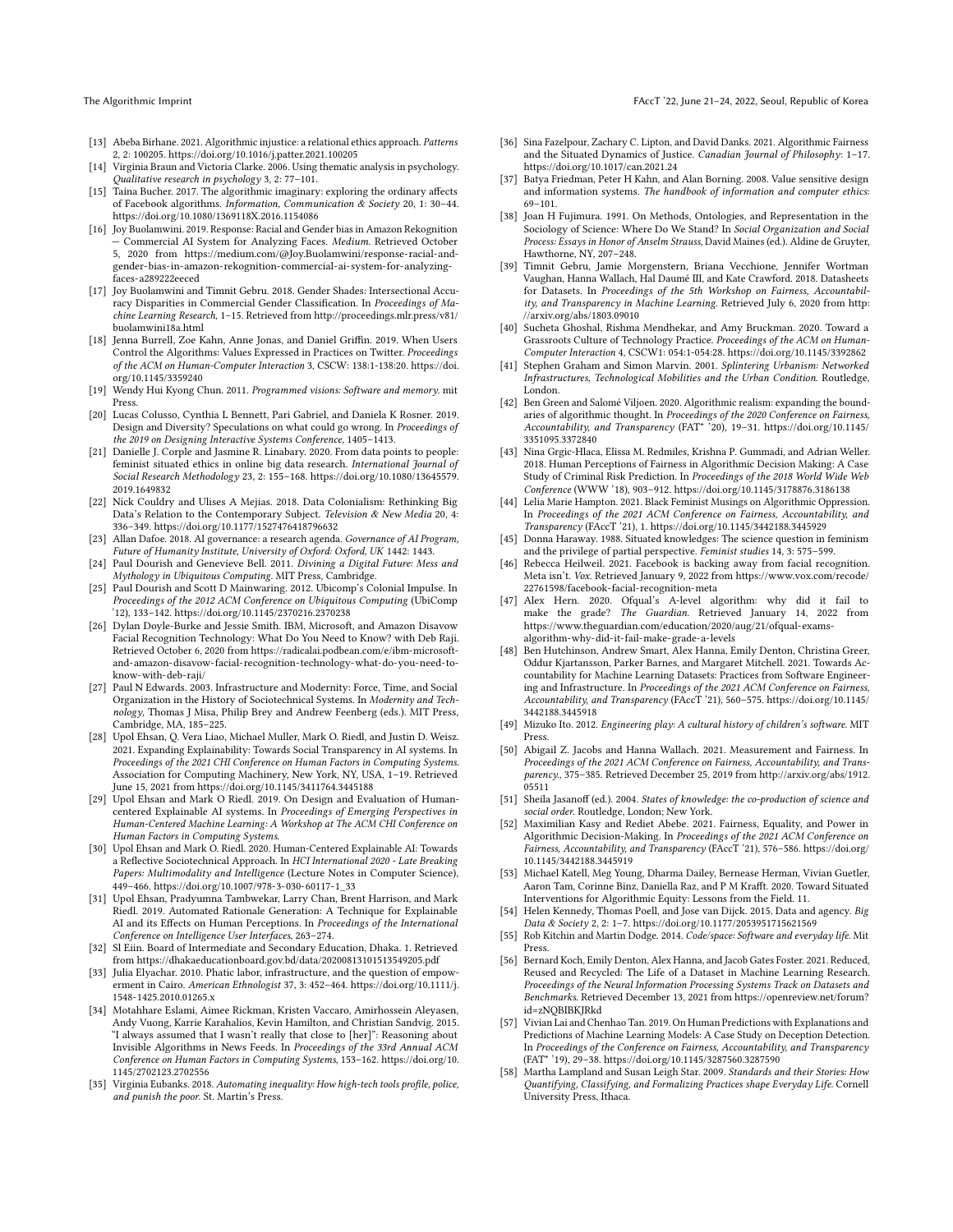#### FAccT '22, June 21–24, 2022, Seoul, Republic of Korea Upol Ehsan et al. November 2022, Seoul, Republic of Korea

- <span id="page-11-23"></span>[59] Brian Larkin. 2008. Signal and Noise: Media, Infrastructure, and Urban Culture in Nigeria. Duke University Press, Durham, NC.
- <span id="page-11-36"></span>[60] Charlotte P Lee, Paul Dourish, and Gloria Mark. 2006. The human infrastructure of cyberinfrastructure. In Proceedings of the 2006 20th anniversary conference on Computer supported cooperative work, 483–492.
- <span id="page-11-32"></span>[61] Min Kyung Lee. 2018. Understanding perception of algorithmic decisions: Fairness, trust, and emotion in response to algorithmic management. Big Data & Society 5, 1: 1–16.<https://doi.org/10.1177/2053951718756684>
- <span id="page-11-6"></span>[62] Min Kyung Lee, Daniel Kusbit, Anson Kahng, Ji Tae Kim, Xinran Yuan, Allissa Chan, Daniel See, Ritesh Noothigattu, Siheon Lee, Alexandros Psomas, and others. 2019. WeBuildAI: Participatory framework for algorithmic governance. Proceedings of the ACM on Human-Computer Interaction 3, CSCW: 1–35.
- <span id="page-11-20"></span>[63] Paul M. Leonardi. 2011. When Flexible Routines Meet Flexible Technologies: Affordance, Constraint, and the Imbrication of Human and Material Agencies. MIS Quarterly 35, 1: 147–167.<https://doi.org/10.2307/23043493>
- <span id="page-11-18"></span>[64] Paul M. Leonardi. 2013. Theoretical foundations for the study of sociomateriality. Information and Organization 23, 2: 59–76. [https://doi.org/10.1016/j.infoandorg.](https://doi.org/10.1016/j.infoandorg.2013.02.002) [2013.02.002](https://doi.org/10.1016/j.infoandorg.2013.02.002)
- <span id="page-11-28"></span>[65] Q Vera Liao, Daniel Gruen, and Sarah Miller. 2020. Questioning the AI: Informing Design Practices for Explainable AI User Experiences. In Proceedings of the SIGCHI Conference on Human Factors in Computing Systems.
- <span id="page-11-41"></span>[66] Duri Long and Brian Magerko. 2020. What is AI Literacy? Competencies and Design Considerations. In Proceedings of the 2020 CHI Conference on Human Factors in Computing Systems (CHI '20), 1–16. [https://doi.org/10.1145/3313831.](https://doi.org/10.1145/3313831.3376727) [3376727](https://doi.org/10.1145/3313831.3376727)
- <span id="page-11-34"></span>[67] Michael Lynch. 2016. Social Constructivism in Science and Technology Studies. Human Studies 39, 1: 101–112.<https://doi.org/10.1007/s10746-016-9385-5>
- <span id="page-11-42"></span>[68] Jonathan Magnusson. Improving Dark Pattern Literacy of End Users. 3.<br>[69] Jacob Metcalf. Emanuel Moss. and Danah Boyd. 2019. Owning Ethics: Cor
- <span id="page-11-12"></span>Jacob Metcalf, Emanuel Moss, and Danah Boyd. 2019. Owning Ethics: Corporate Logics, Silicon Valley, and the Institutionalization of Ethics. Social Research: An International Quarterly 86, 2: 449–476. Retrieved August 29, 2019 from [https:](https://muse.jhu.edu/article/732185) [//muse.jhu.edu/article/732185](https://muse.jhu.edu/article/732185)
- <span id="page-11-35"></span>[70] Jacob Metcalf, Emanuel Moss, Elizabeth Anne Watkins, Ranjit Singh, and Madeleine Clare Elish. 2021. Algorithmic Impact Assessments and Accountability: The Co-construction of Impacts. In Proceedings of the 2021 ACM Conference on Fairness, Accountability, and Transparency (FAccT '21), 735–746. <https://doi.org/10.1145/3442188.3445935>
- <span id="page-11-17"></span>[71] Sabelo Mhlambi. 2020. From Rationality to Relationality: Ubuntu as an Ethical and Human Rights Framework for Artificial Intelligence Governance. Retrieved from [https://carrcenter.hks.harvard.edu/publications/rationality-relationality](https://carrcenter.hks.harvard.edu/publications/rationality-relationality-ubuntu-ethical-and-human-rights-framework-artificial)[ubuntu-ethical-and-human-rights-framework-artificial](https://carrcenter.hks.harvard.edu/publications/rationality-relationality-ubuntu-ethical-and-human-rights-framework-artificial)
- <span id="page-11-27"></span>[72] Stefania Milan and Emiliano Treré. 2020. Big Data from the South(s): An Analytical Matrix to Investigate Data at the Margins. In The Oxford Handbook of Sociology and Digital Media, Deana A. Rohlinger and Sarah Sobieraj (eds.). Oxford University Press, Oxford.
- <span id="page-11-9"></span>[73] Margaret Mitchell, Simone Wu, Andrew Zaldivar, Parker Barnes, Lucy Vasserman, Ben Hutchinson, Elena Spitzer, Inioluwa Deborah Raji, and Timnit Gebru. 2019. Model Cards for Model Reporting. Proceedings of the Conference on Fairness, Accountability, and Transparency - FAT\* '19: 220–229. [https://doi.org/10.1145/](https://doi.org/10.1145/3287560.3287596) [3287560.3287596](https://doi.org/10.1145/3287560.3287596)
- <span id="page-11-25"></span>[74] Shira Mitchell, Eric Potash, Solon Barocas, Alexander D'Amour, and Kristian Lum. 2021. Algorithmic Fairness: Choices, Assumptions, and Definitions. Annual Review of Statistics and Its Application 8, 1: 141–163. [https://doi.org/10.1146/](https://doi.org/10.1146/annurev-statistics-042720-125902) [annurev-statistics-042720-125902](https://doi.org/10.1146/annurev-statistics-042720-125902)
- <span id="page-11-33"></span>[75] Matthew Moon. 2015. The Importance of AS-Level. Retrieved January 9, 2022 from<https://www.cao.cam.ac.uk/behind-the-headlines/importance-of-aslevel>
- <span id="page-11-1"></span>[76] Emanuel Moss, Elizabeth Anne Watkins, Ranjit Singh, Madeleine Clare Elish, and Jacob Metcalf. 2021. Assembling Accountability Through Algorithmic Impact Assessment. Data & Society Research Institute. Retrieved from [http://datasociety.](http://datasociety.net/library/assembling-accountability/) [net/library/assembling-accountability/](http://datasociety.net/library/assembling-accountability/)
- <span id="page-11-11"></span>[77] Arvind Narayanan. 2018. Translation tutorial: 21 fairness definitions and their politics. In Proc. Conf. Fairness Accountability Transp., New York, USA.
- <span id="page-11-5"></span>[78] Condé Nast. Everything that went wrong with the botched A-Levels algorithm. Wired UK. Retrieved January 14, 2022 from [https://www.wired.co.uk/article/](https://www.wired.co.uk/article/alevel-exam-algorithm) [alevel-exam-algorithm](https://www.wired.co.uk/article/alevel-exam-algorithm)
- <span id="page-11-15"></span>[79] Safiya Umoja Noble. 2018. Algorithms of Oppression: How Search Engines Reinforce Racism. NYU Press, New York.
- <span id="page-11-10"></span>[80] Ziad Obermeyer, Brian Powers, Christine Vogeli, and Sendhil Mullainathan. 2019. Dissecting racial bias in an algorithm used to manage the health of populations. Science (New York, N.Y.) 366, 6464: 447–453. [https://doi.org/10.1126/](https://doi.org/10.1126/science.aax2342) [science.aax2342](https://doi.org/10.1126/science.aax2342)
- <span id="page-11-2"></span>[81] Ofqual. The Office of Qualifications and Examinations Regulation (Ofqual) | About us. GOV.UK. Retrieved January 5, 2022 from [https://www.gov.uk/](https://www.gov.uk/government/organisations/ofqual/about) [government/organisations/ofqual/about](https://www.gov.uk/government/organisations/ofqual/about)
- <span id="page-11-4"></span>[82] Ofqual. Written statement from Chair of Ofqual to the Education Select Committee. GOV.UK. Retrieved October 28, 2021 from [https://www.gov.uk/government/news/written-statement-from-chair](https://www.gov.uk/government/news/written-statement-from-chair-of-ofqual-to-the-education-select-committee)[of-ofqual-to-the-education-select-committee](https://www.gov.uk/government/news/written-statement-from-chair-of-ofqual-to-the-education-select-committee)
- <span id="page-11-21"></span>[83] W. J. Orlikowski. 2010. The sociomateriality of organisational life: considering technology in management research. Cambridge Journal of Economics 34, 1: 125–141.<https://doi.org/10.1093/cje/bep058>
- <span id="page-11-3"></span>[84] Jon Porter. 2020. UK ditches exam results generated by biased algorithm after student protests. The Verge. Retrieved January 14, 2022 from [https://www.theverge.com/2020/8/17/21372045/uk-a-level-results-algorithm](https://www.theverge.com/2020/8/17/21372045/uk-a-level-results-algorithm-biased-coronavirus-covid-19-pandemic-university-applications)[biased-coronavirus-covid-19-pandemic-university-applications](https://www.theverge.com/2020/8/17/21372045/uk-a-level-results-algorithm-biased-coronavirus-covid-19-pandemic-university-applications)
- <span id="page-11-13"></span>[85] Manish Raghavan, Solon Barocas, Jon Kleinberg, and Karen Levy. 2020. Mitigating bias in algorithmic hiring: evaluating claims and practices. In Proceedings of the 2020 Conference on Fairness, Accountability, and Transparency (FAT\* '20), 469–481.<https://doi.org/10.1145/3351095.3372828>
- <span id="page-11-0"></span>[86] Inioluwa Deborah Raji, Andrew Smart, Rebecca N. White, Margaret Mitchell, Timnit Gebru, Ben Hutchinson, Jamila Smith-Loud, Daniel Theron, and Parker Barnes. 2020. Closing the AI accountability gap: defining an end-to-end framework for internal algorithmic auditing. In Proceedings of the 2020 Conference on Fairness, Accountability, and Transparency, 33–44.
- <span id="page-11-38"></span>[87] Bernhard Rieder. 2020. Engines of order: A mechanology of algorithmic techniques. Amsterdam University Press.
- <span id="page-11-39"></span>[88] Mary Beth Rosson and John M Carroll. 2009. Scenario based design. Humancomputer interaction. boca raton, FL: 145–162.
- <span id="page-11-29"></span>[89] Christian Sandvig, Kevin Hamilton, Karrie Karahalios, and Cedric Langbort. 2014. An Algorithmic Audit. In An Algorithmic Audit, Gangadharan (ed.). Open Technology Institute, available at: [https://www.](https://www) newamerica. org/downloads/OTI-Dataan-Discrimination-FINAL-small. pdf (accessed 3 July 2015), Data and Discrimination: Collected Essays. Retrieved October 16, 2015 from [http://www.kevinhamilton.org/share/papers/OTI-Data-an-](http://www.kevinhamilton.org/share/papers/OTI-Data-an-Discrimination-FINAL-small.pdf)[Discrimination-FINAL-small.pdf](http://www.kevinhamilton.org/share/papers/OTI-Data-an-Discrimination-FINAL-small.pdf)
- <span id="page-11-16"></span>[90] Aaron Sankin, Dhruv Mehrotra for Gizmodo, Surya Mattu, and Annie Gilbertson. 2021. Crime Prediction Software Promised to Be Free of Biases. New Data Shows It Perpetuates Them. The Markup. Retrieved December 13, 2021 from [https://themarkup.org/prediction-bias/2021/12/02/crime-prediction-software](https://themarkup.org/prediction-bias/2021/12/02/crime-prediction-software-promised-to-be-free-of-biases-new-data-shows-it-perpetuates-them)[promised-to-be-free-of-biases-new-data-shows-it-perpetuates-them](https://themarkup.org/prediction-bias/2021/12/02/crime-prediction-software-promised-to-be-free-of-biases-new-data-shows-it-perpetuates-them)
- <span id="page-11-8"></span>[91] Nick Seaver. 2017. Algorithms as culture: Some tactics for the ethnography of algorithmic systems. Big Data & Society 4, 2: 2053951717738104. [https://doi.org/](https://doi.org/10.1177/2053951717738104) [10.1177/2053951717738104](https://doi.org/10.1177/2053951717738104)
- <span id="page-11-26"></span>[92] Andrew D. Selbst, Danah Boyd, Sorelle A. Friedler, Suresh Venkatasubramanian, and Janet Vertesi. 2019. Fairness and Abstraction in Sociotechnical Systems. In Proceedings of the Conference on Fairness, Accountability, and Transparency - FAT\* '19, 59–68.<https://doi.org/10.1145/3287560.3287598>
- <span id="page-11-14"></span>[93] Mark Sendak, Madeleine Clare Elish, Michael Gao, Joseph Futoma, William Ratliff, Marshall Nichols, Armando Bedoya, Suresh Balu, and Cara O'Brien. 2020. "The human body is a black box": supporting clinical decision-making with deep learning. In Proceedings of the 2020 Conference on Fairness, Accountability, and Transparency (FAT\* '20), 99–109.<https://doi.org/10.1145/3351095.3372827>
- <span id="page-11-40"></span>[94] Phoebe Sengers, Kirsten Boehner, Shay David, and Joseph'Jofish' Kaye. 2005. Reflective design. In Proceedings of the 4th decennial conference on Critical computing: between sense and sensibility, 49–58.
- <span id="page-11-31"></span>[95] Hong Shen, Alicia DeVos, Motahhare Eslami, and Kenneth Holstein. 2021. Everyday Algorithm Auditing: Understanding the Power of Everyday Users in Surfacing Harmful Algorithmic Behaviors. Proceedings of the ACM on Human-Computer Interaction 5, CSCW2: 433:1-433:29.<https://doi.org/10.1145/3479577>
- <span id="page-11-43"></span>[96] Katie Shilton, Emanuel Moss, Sarah A. Gilbert, Matthew J. Bietz, Casey Fiesler, Jacob Metcalf, Jessica Vitak, and Michael Zimmer. 2021. Excavating awareness and power in data science: A manifesto for trustworthy pervasive data research. Big Data & Society 8, 2: 20539517211040760. [https://doi.org/10.1177/](https://doi.org/10.1177/20539517211040759) [20539517211040759](https://doi.org/10.1177/20539517211040759)
- <span id="page-11-30"></span>[97] Ben Shneiderman. 2016. Opinion: The dangers of faulty, biased, or malicious algorithms requires independent oversight. Proceedings of the National Academy of Sciences 113, 48: 13538–13540.<https://doi.org/10.1073/pnas.1618211113>
- <span id="page-11-37"></span>[98] AbdouMaliq Simone. 2004. People as infrastructure: Intersecting fragments in Johannesburg. Public culture 16, 3: 407–429.
- [99] Ranjit Singh. 2020. Study the Imbrication: A Methodological Maxim to Follow the Multiple Lives of Data. In Lives of Data: Essays on Computational Culture in India, Sandeep Mertia (ed.). Institute of Network Cultures, Amsterdam, 51–59. Retrieved from [https://networkcultures.org/wp-content/uploads/2021/02/Lives](https://networkcultures.org/wp-content/uploads/2021/02/Lives-of-Data-.pdf)[of-Data-.pdf](https://networkcultures.org/wp-content/uploads/2021/02/Lives-of-Data-.pdf)
- <span id="page-11-22"></span>[100] Ranjit Singh and Steven Jackson. 2021. Seeing Like an Infrastructure: Lowresolution Citizens and the Aadhaar Identification Project. Proceedings of the ACM on Human-Computer Interaction 5, CSCW2: 315:1-315:26. [https://doi.org/](https://doi.org/10.1145/3476056) [10.1145/3476056](https://doi.org/10.1145/3476056)
- <span id="page-11-19"></span>[101] Ranjit Singh and Steven J. Jackson. 2017. From Margins to Seams: Imbrication, Inclusion, and Torque in the Aadhaar Identification Project. In Proceedings of the 2017 CHI Conference on Human Factors in Computing Systems.
- <span id="page-11-24"></span>[102] Susan Leigh Star. 1991. Power, Technology, and the Phenomenology of Conventions: On being Allergic to Onions. In A Sociology of Monsters: Essays on Power, Technology, and Domination, John Law (ed.). Routledge, London, 26–56.
- <span id="page-11-7"></span>[103] Susan Leigh Star. 1999. The Ethnography of Infrastructure. American Behavioral Scientist 43, 3: 377–391.<https://doi.org/10/b7hh4b>